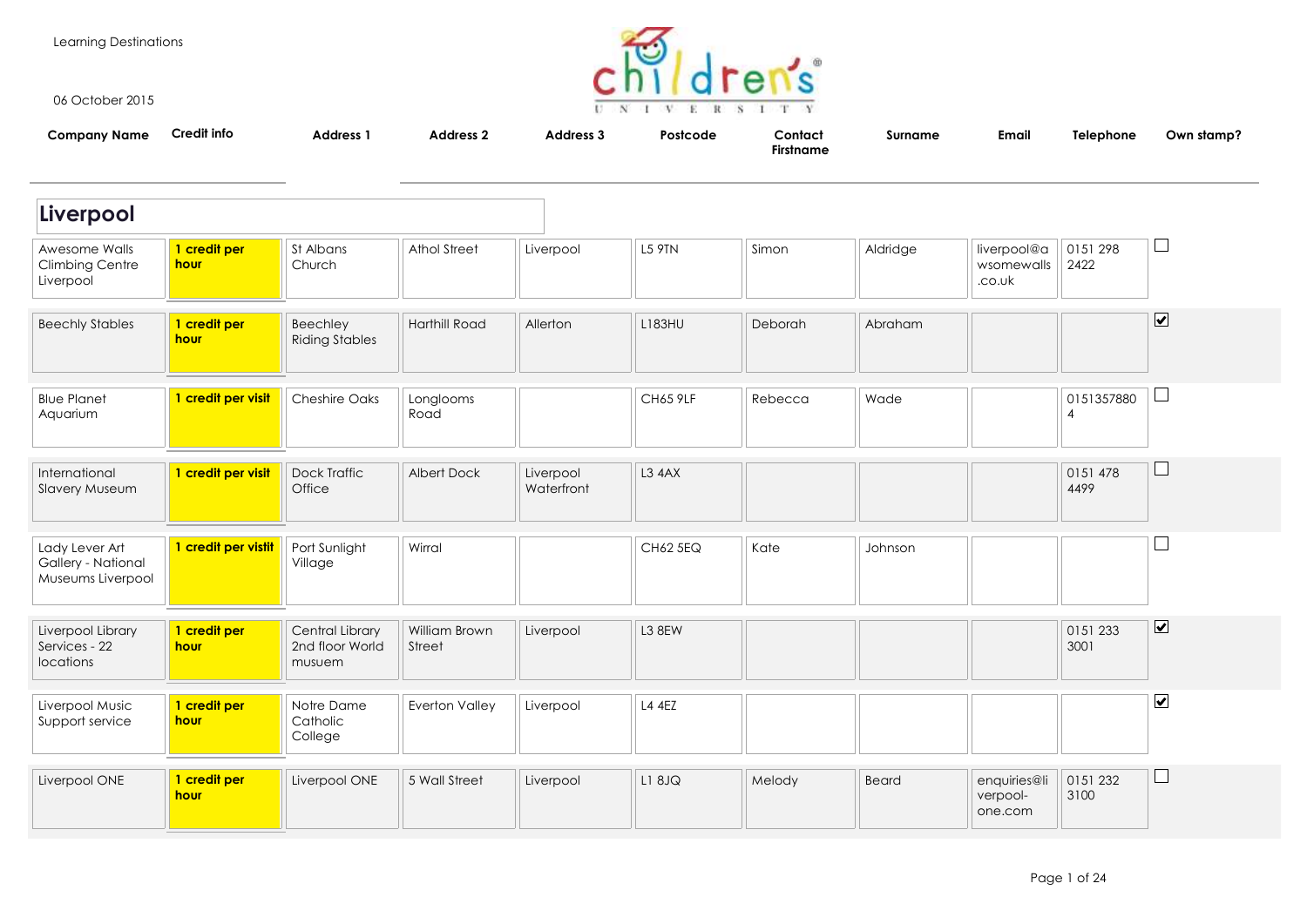| <b>Company Name</b>                                              | <b>Credit info</b>   | Address 1                           | <b>Address 2</b>        | Address 3 | Postcode       | Contact<br><b>Firstname</b> | Surname     | Email                                            | Telephone                    | Own stamp?                   |
|------------------------------------------------------------------|----------------------|-------------------------------------|-------------------------|-----------|----------------|-----------------------------|-------------|--------------------------------------------------|------------------------------|------------------------------|
| Merseyside<br>Maritime Museum -<br>National Museums<br>Liverpool | 1 credit per visit   | Albert Dock                         | Liverpool               |           | L34AQ          | Jon                         | Marrow      |                                                  | 0151<br>4784499              | $\Box$                       |
| Museum of<br>Liverpool                                           | 1 credit per visit   | Pier Head                           | Liverpool<br>Waterfront | Liverpool | <b>L3 1DG</b>  |                             |             |                                                  | 0151 478<br>4545             | $\sqcup$                     |
| Robin wood<br><b>Activity Centre</b>                             | 1 credit per<br>hour | Barhaugh hall<br>nr alston          | Cumbria                 |           | C9 3NJ         | Leanne                      | Smeedley    |                                                  | 0170681455<br>$\overline{4}$ | $\blacktriangledown$         |
| Shrewsbury House<br>Youth Club                                   | 1 credit per<br>hour | 37 Langrove<br>Street               | Everton                 | Liverpool | L5 3PE         |                             |             |                                                  |                              | $\overline{\mathbf{v}}$      |
| Sudley House -<br><b>National Museums</b><br>Liverpool           | 1 credit per visit   | Mossley Hill<br>Road                | Liverpool               |           | L18 8BX        | Kate                        | Johnson     |                                                  | 0151<br>4784016              | $\Box$                       |
| Tate Liverpool                                                   | 1 credit per visit   | Albert Dock                         | Liverpol                |           | L3 4BB         | Abigail                     | christenson |                                                  | 0151702740<br>$\Omega$       | ⊔                            |
| The Climbing<br>Hangar                                           | 1 credit per<br>hour | 6 Birchall Street                   | Liverpool               |           | <b>L20 8PD</b> | Hati                        | Whiteley    | hat.hangar<br>@gmail.co<br>m                     | 0151 345<br>0587             | $\blacktriangledown$         |
| Victoria Gallery &<br>Musuem                                     | 1 credit per<br>hour | <b>Victoria Gallery</b><br>& Musuem | Ashton Street           | Liverpool | L693DR         |                             |             |                                                  | 0151794234<br>8              | $\boxed{\blacktriangledown}$ |
| Walker Art Gallery -<br>National Museums<br>Liverpool            | 1 Credit per visit   | William Brown<br>Street             | Liverpool               |           | <b>L3 8EL</b>  | Kate                        | Johnson     | Kate.Johns<br>on@liverpo<br>olmuseums.<br>org.uk | 0151<br>4784199              | $\sqcup$                     |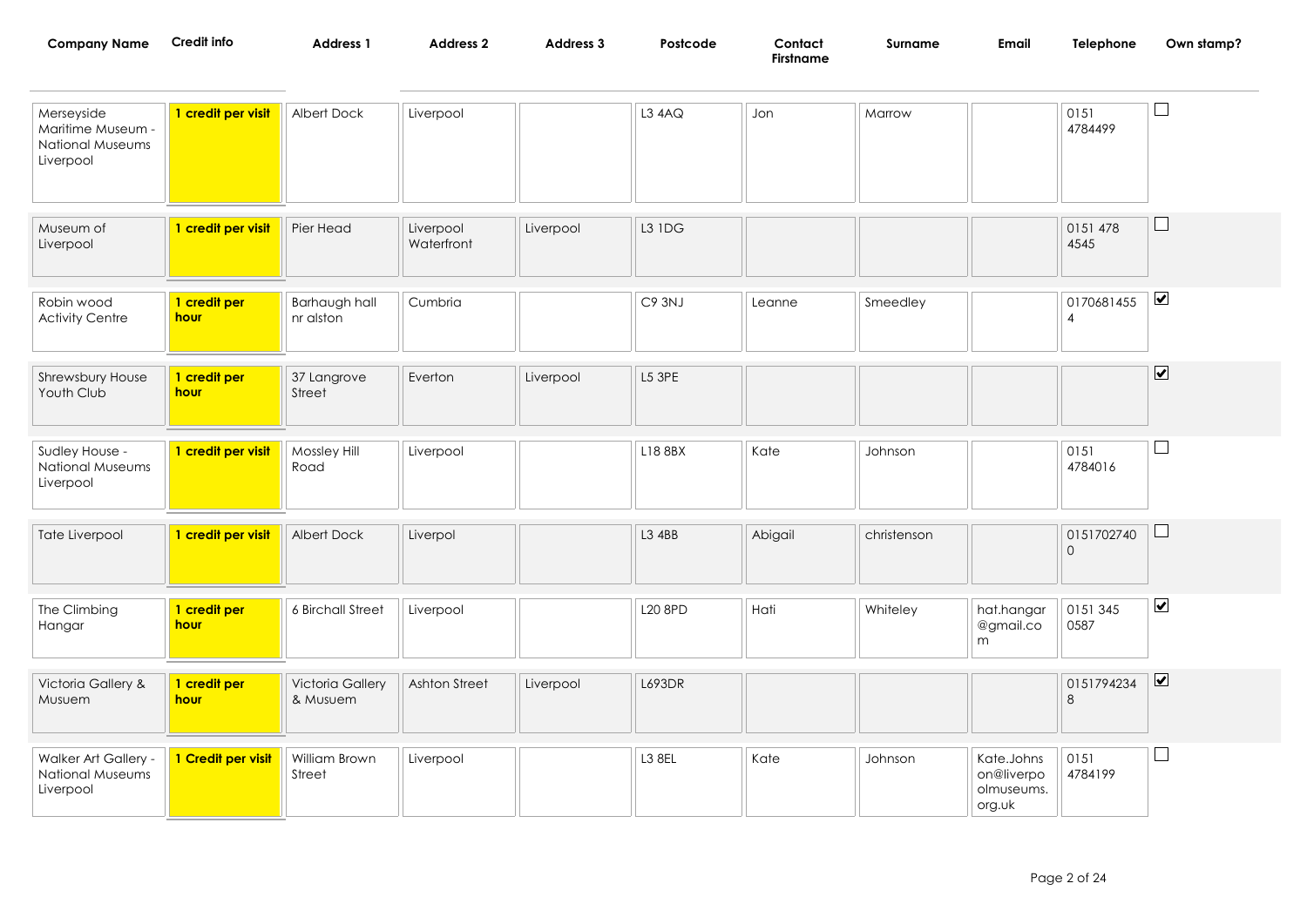| <b>Company Name</b>                                        | Credit info               | <b>Address 1</b>                                     | <b>Address 2</b> | Address 3 | Postcode      | Contact<br>Firstname | Surname | <b>Email</b>                  | Telephone       | Own stamp?              |
|------------------------------------------------------------|---------------------------|------------------------------------------------------|------------------|-----------|---------------|----------------------|---------|-------------------------------|-----------------|-------------------------|
| World Museum                                               | <u>I Credit per visit</u> | William Brown<br>Street                              | Liverpool        |           | <b>L3 8EN</b> |                      |         |                               | 0151478<br>4393 | └                       |
| x-press performers<br>school of dance<br>singing and drama | 1 credit per<br>hour      | The porchfield<br>Community<br>centre<br>Meadow Lane | Porchfield Close | Croxteth  | L11 9DT       | Jennifer             | Lee     | X-<br>pressperfor<br>mers.com |                 | $\overline{\mathbf{v}}$ |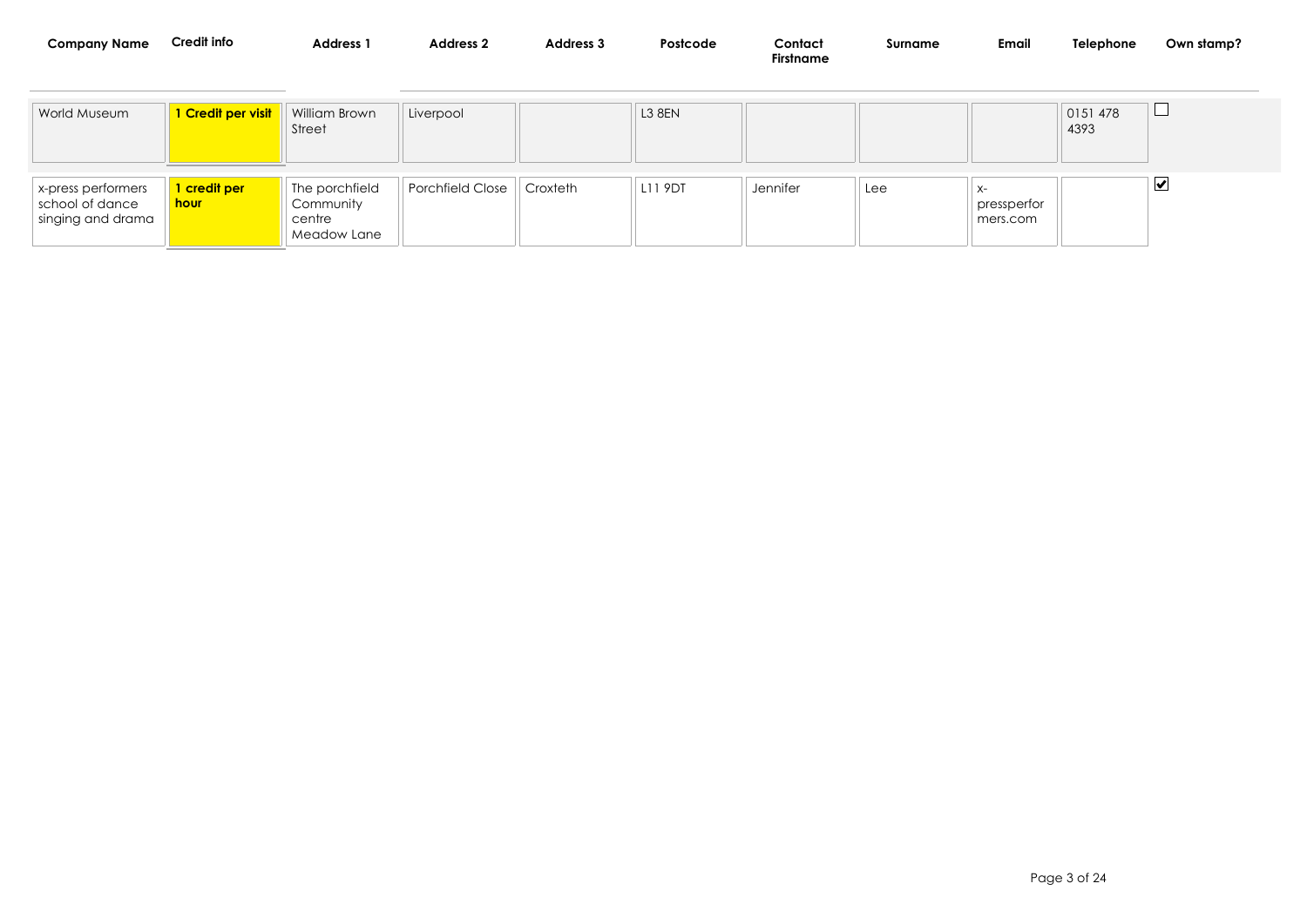| <b>Company Name</b> | <b>Credit info</b> | Address 1 | Address 2 | Address 3 | Postcode | Contact |
|---------------------|--------------------|-----------|-----------|-----------|----------|---------|
|---------------------|--------------------|-----------|-----------|-----------|----------|---------|

**Firstname**

| <b>Sefton</b>                                             |                                                                     |                                 |                       |           |                |                 |           |                                            |                                                  |                |
|-----------------------------------------------------------|---------------------------------------------------------------------|---------------------------------|-----------------------|-----------|----------------|-----------------|-----------|--------------------------------------------|--------------------------------------------------|----------------|
| 14th Southport Girl<br>Guides                             | <b>Maximum 3</b><br>credits per 1/2<br>term / 6 credits<br>nor torm | St James'<br>Memorial Hall      | Lulworth Road         | Southport | PR82BQ         | Lynn            | Deacon    | lynn@casa<br>deacon.pli<br>us.com          | 0793912420<br>$\overline{4}$                     | $\Box$         |
| 14th Southport<br>Scout Group -<br><b>Beavers</b>         | <b>Maximum 3</b><br>credits per 1/2<br>term / 6 credits<br>nor torm | St James<br>Church              | Lulworth              | Southport | PR82BQ         | Janet           | Marsh     |                                            | 0170456780<br>$\overline{7}$                     |                |
| 15th St Johns<br>Ainsdale<br>Brownies -<br>Girlguiding UK | <b>Maximum 3</b><br>credits per 1/2<br>term / 6 credits<br>per term | St Johns Church                 | 708 Liverpool<br>Road | Ainsdale  | PR83QE         | Amanda          | McCarter  |                                            | 0170457086<br>3/<br>0790529765<br>$\overline{2}$ | $\mathbb{R}^n$ |
| 19th Southport<br>scout group                             | <b>Maximum 3</b><br>credits per 1/2<br>term / 6 credits<br>nor torm | Scout<br>headquarters           | Radnor drive          | Southport | PR9            | Suzanne         | Wolfenden | sue_wolfed<br>en@hotmail<br>.com           |                                                  | L              |
| 1st Ainsdale Green<br>Rainbows                            | <b>Maximum 3</b><br>credits per 1/2<br>term / 6 credits<br>per term | 311A Liverpool<br>Road          | <b>Birkdale</b>       | Southport | PR8 3DE        | <b>Jennifer</b> | Caldwell  | jennifercald<br>well01@hot<br>mail.co.uk   | 01704<br>570120                                  | $\Box$         |
| 1st Rainbows<br>Ainsdale                                  | <b>Maximum 3</b><br>credits per 1/2<br>term / 6 credits<br>nor torm | St John's<br>Church Hall        | Liverpool Road        | Ainsdale  | PR8 3QE        | Jane            | Ayers     | gavinayers<br>@internet.c<br>om.           | 01704 577<br>510                                 | L              |
| <b>1st Southport</b><br>(Ainsdale) Beavers<br>and Cubs    | <b>Maximum 3</b><br>credits per 1/2<br>term / 6 credits<br>nar tarm | Ainsdale Scout<br>Hut Buildings | Ainsdale              |           | PR83HQ         | Laura           | Reevey    | family.reev<br>ey@sky.co<br>m              | 0794641185<br>3                                  | H              |
| <b>1st Southport</b><br>Rainbows                          | <b>Maximum 3</b><br>credits per 1/2<br>term / 6 credits<br>nor torm | Victoria<br>Methodist<br>Church | <b>Sussex Road</b>    |           | PR8 8DG        | Susan           | Corbat    |                                            |                                                  |                |
| 2nd Ainsdale<br>Rainbows                                  | <b>Maximum 3</b><br>credits per 1/2<br>term / 6 credits<br>per term | St John's<br>Church Hall        | Liverpool Road        | Ainsdale  | <b>PR8 3QE</b> | Di              | Mccarter  | 2nd<br>AinsdaleRai<br>nbows@g-<br>mail.com |                                                  | $\Box$         |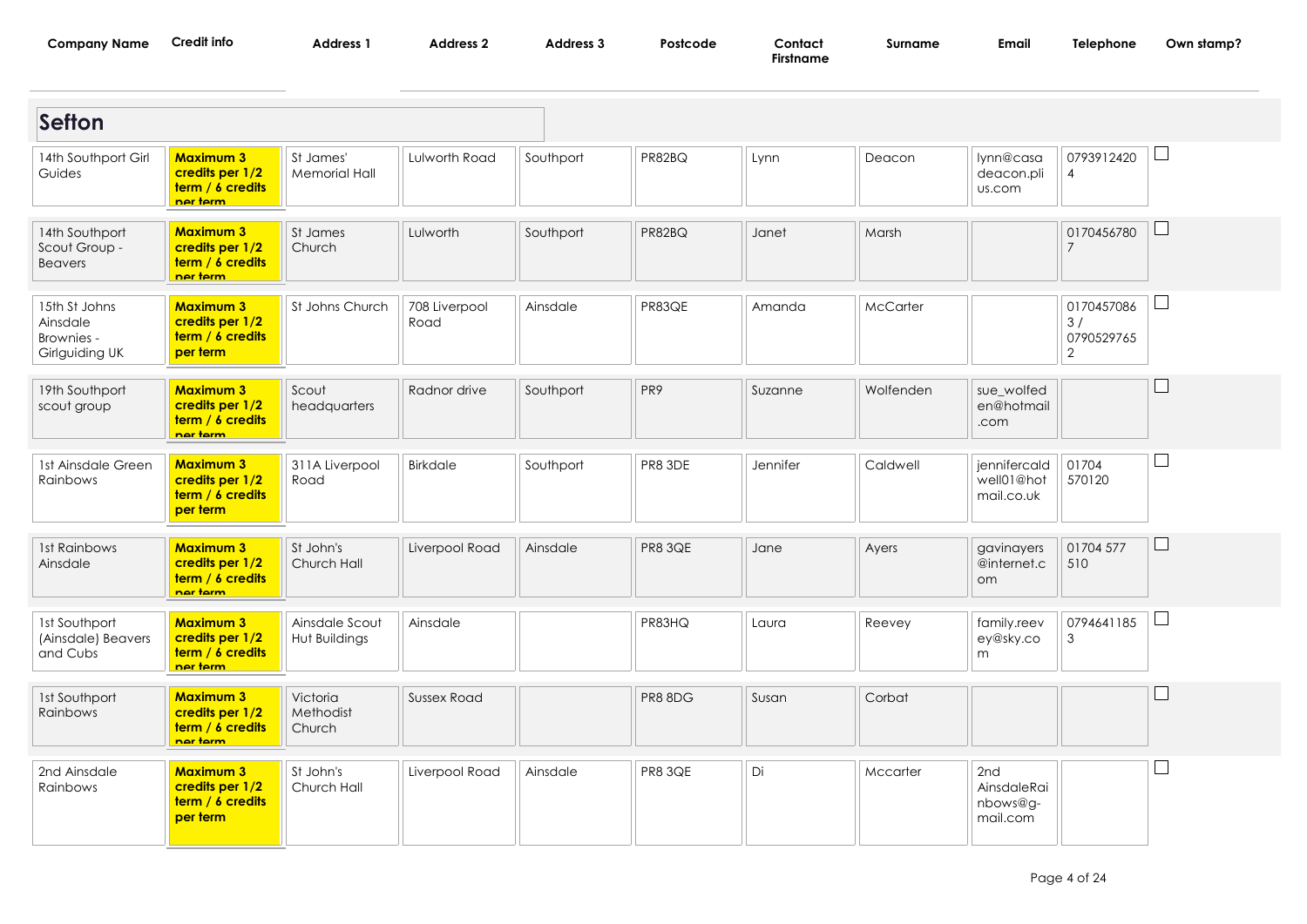| Company Name | redit<br>into | <b>Address</b> | Address : | ddress | Postcode | Contact   | Surname | Email | elephone | Own stamp? |
|--------------|---------------|----------------|-----------|--------|----------|-----------|---------|-------|----------|------------|
|              |               |                |           |        |          | Firstname |         |       |          |            |

| 2nd Southport<br>Scout Group -<br><b>Beavers</b>       | <b>Maximum 3</b><br>credits per 1/2<br>term / 6 credits<br>nor torm | Kew woods<br>Primary School                  | Ovington Road      | Southport       | PR86JW  | Jenni     | Fielding     | jeni.field@bl<br>ueyonder.c<br>o.uk         |                              |                          |
|--------------------------------------------------------|---------------------------------------------------------------------|----------------------------------------------|--------------------|-----------------|---------|-----------|--------------|---------------------------------------------|------------------------------|--------------------------|
| 2nd Southport<br>Scouts - Cubs                         | <b>Maximum 3</b><br>credits per 1/2<br>term / 6 credits<br>per term | Kew Church                                   | Folkestone<br>Road |                 | PR8 5PH | Victoria  | Hope-Shannon | Victoria_ho<br>pe-<br>shannon@s<br>ky.com   |                              |                          |
| 38th Brownies<br>Southport                             | <b>Maximum 3</b><br>credits per 1/2<br>term / 6 credits<br>per term | St Johns Church<br>Hall                      | Liverpool Road     | Ainsdale        |         | Lyndsay   | Patterson    | 38thsouthp<br>ortbrownies<br>@gmail.co<br>m | 7912849094                   | $\sqcup$                 |
| 45th Southport<br><b>Brownies</b><br>Girlguiding UK    | <b>Maximum 3</b><br>credits per 1/2<br>term / 6 credits<br>nor torm | St Johns Church<br>Hall                      | St Johns Road      | Birkdale        | PR84JP  | Helen     | Jones        |                                             |                              |                          |
| 45th Southport Girl<br>Guides Girlguiding<br><b>UK</b> | <b>Maximum 3</b><br>credits per 1/2<br>term / 6 credits<br>nar tarm | St Johns Church<br>Hall                      | St Johns Road      | <b>Birkdale</b> | PR84JP  | Jenette   | Law          |                                             |                              |                          |
| 45th Southport<br>Rainbow<br>Girlguiding UK            | <b>Maximum 3</b><br>credits per 1/2<br>term / 6 credits<br>nor torm | St Johns Church<br>Hall                      | St Johns Road      | Birkdale        | PR84JP  | Val       | Jones        |                                             |                              | $\overline{\phantom{a}}$ |
| 47th Southport<br>Victoria Brownies<br>Girlguiding UK  | <b>Maximum 3</b><br>credits per 1/2<br>term / 6 credits<br>ner term | Victoria<br>Methodist<br>Church              | <b>Sussex Road</b> | Southport       | PR86DG  | Jackie    | Sutton       | jackiesutton<br>@uwclub.n<br>et             | 0170423161<br>$\overline{7}$ | $\Box$                   |
| 48th Southport<br><b>Brownies</b><br>Girlguiding UK    | <b>Maximum 3</b><br>credits per 1/2<br>term / 6 credits<br>per term | <b>Birkdale United</b><br>Reformed<br>Church | Grosvenor Road     | Birkdale        | PR82ET  | Christine | Watkinson    |                                             |                              |                          |
| 48th Southport<br>Rainbows<br>Girlguiding UK           | <b>Maximum 3</b><br>credits per 1/2<br>term / 6 credits<br>per term | <b>Birkdale United</b><br>Reformed<br>Church | Grosvenor Road     | Birkdale        | PR82ET  | Rachel    | Ritchie      |                                             | 0170455154<br>9              | ⊔                        |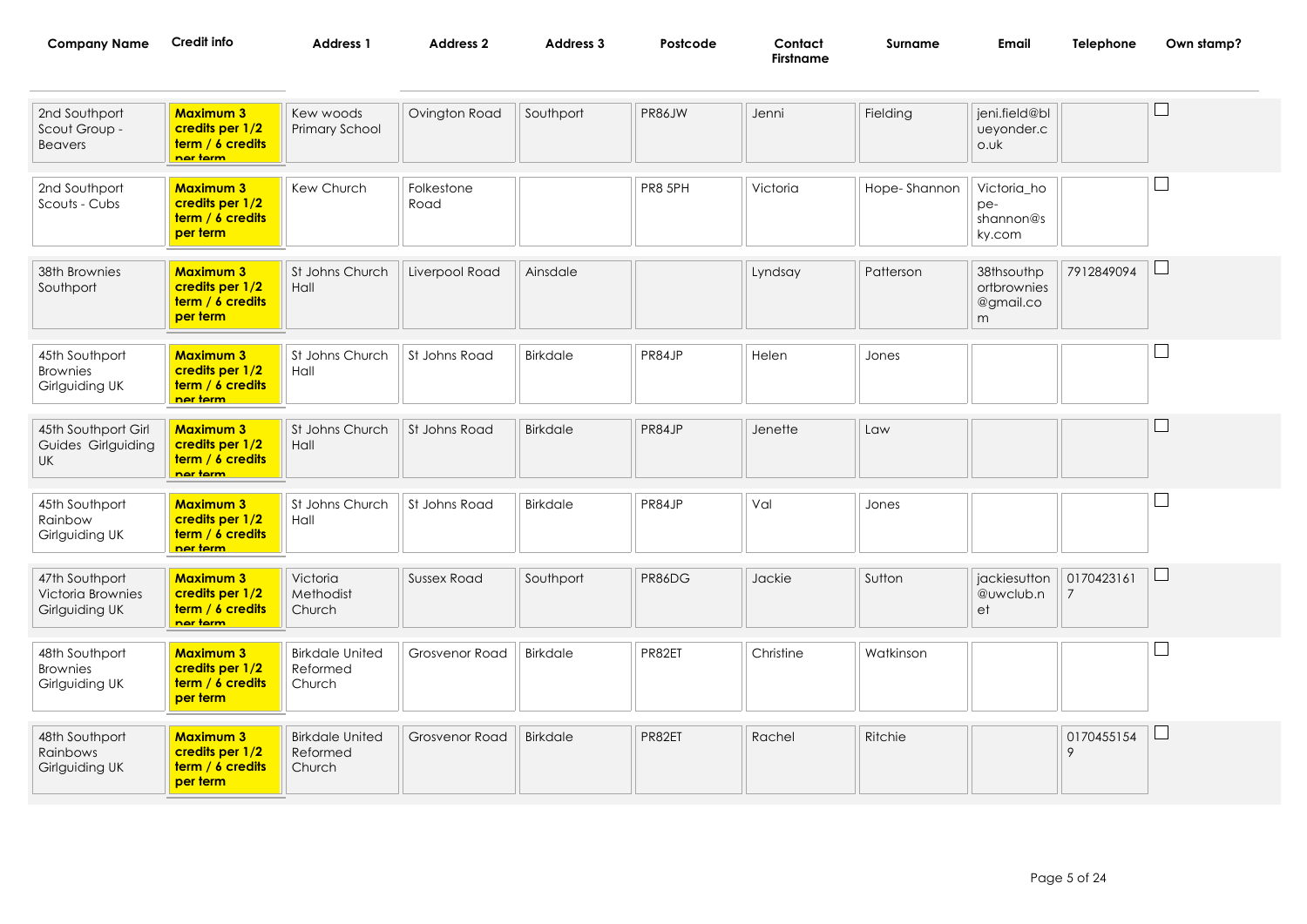| Company Name | Credit info | <b>Address</b> | <b>Address 2</b> | Address. | Postcode | Contact   | Surname | Email | <b>Telephone</b> | Own stamp? |
|--------------|-------------|----------------|------------------|----------|----------|-----------|---------|-------|------------------|------------|
|              |             |                |                  |          |          | Firstname |         |       |                  |            |

| 48th Southport<br>scout group                                      | <b>Maximum 3</b><br>credits per 1/2<br>term / 6 credits<br>per term | Scout<br>Headquarters                        | Mosley street                      | Southport | PR8             | Catherine | Goodburn | Bgoodburn<br>@aol.com                                                                             | 01704<br>2110170<br>4211 547<br>547 |              |
|--------------------------------------------------------------------|---------------------------------------------------------------------|----------------------------------------------|------------------------------------|-----------|-----------------|-----------|----------|---------------------------------------------------------------------------------------------------|-------------------------------------|--------------|
| 55 Southport scout<br>group                                        | <b>Max 3 credits</b><br>per half term/6<br>per full term            | <b>Birkdale URC</b><br>Church Hall           | <b>Trafalgar Road</b>              | Southport | PR8             | Mariella  | Davidson | mazontan@<br>aol.com                                                                              |                                     |              |
| 55th Southport<br><b>Beavers</b>                                   | <b>Maximum 3</b><br>credits per 1/2<br>term / 6 credits<br>per term | <b>Birkdale URC</b><br>Church Hall           | <b>Birkdale URC</b><br>Church Hall | Southport | PR8 2ET         | Mariella  | Davidson | vivr@southp<br>ortdistrictsc<br>outs.org.uk<br>'mariella.55s<br>outhportsco<br>uts@aol.co.<br>uk' | 01704 567<br>966                    |              |
| 55th Southport<br>Cub scouts                                       | <b>Maximum 3</b><br>credits per 1/2<br>term / 6 credits<br>per term | <b>Birkdale United</b><br>Reformed<br>Church | Grosvenor road                     | Birkdale  | <b>PR8 52ET</b> | Ashley    | Hadfield | ashhadfield<br>@aol.com                                                                           | 0170456403<br>8/<br>0753219832<br>2 |              |
| 58 Southport<br>Beavers                                            | <b>Maximum 3</b><br>credits per 1/2<br>term / 6 credits<br>per term | Scout<br>Headquarters                        | Manning Road                       | Southport | PR8             | Jan       | Littler  | parent<br>email<br>helenwalke<br>r71@hotmai<br>I.co.uk                                            | 01704 550<br>529                    | $\mathsf{L}$ |
| 58th Southport<br><b>Brownies</b>                                  | <b>Maximum 3</b><br>credits per 1/2<br>term / 6 credits<br>per term | Sacred Heart<br>Roman<br>Catholic<br>Church  | 483 Liverpool<br>Road              | Southport | PR8             | Cath      | Barry    | barrys@tesc<br>o.net                                                                              | 01704 573<br>207                    |              |
| 58th Southport<br>Sacred Heart<br><b>Brownies</b><br>Girlguidinguk | <b>Maximum 3</b><br>credits per 1/2<br>term / 6 credits<br>per term | Sacred Heart<br>Roman<br>Catholic<br>Church  | 483 Liverpool<br>Road              | Southport | PR8             | Cath      | Barry    | barrys@tesc<br>o.net                                                                              | 01704 573<br>207                    |              |
| 58th Southport<br>Scout group                                      | <b>Maximum 3</b><br>credits per 1/2<br>term / 6 credits<br>nor torm | Scout<br>Headquarters                        | Manning Road                       | Southport | PR8             | Jan       | Littler  | Kee-<br>ojan@sky.c<br>om                                                                          | 01704 550<br>529                    |              |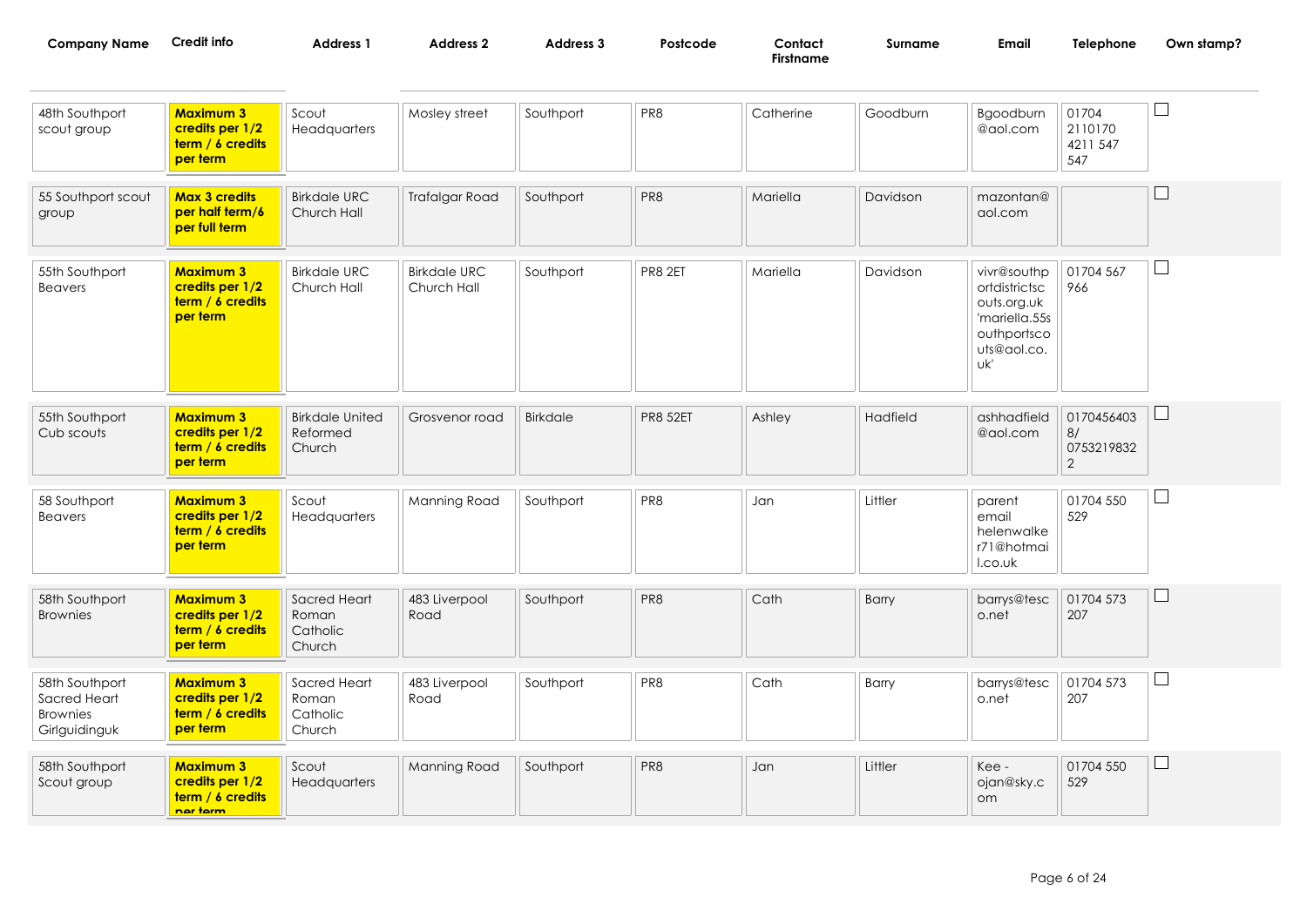| $\sim$ $\sim$ $\sim$ $\sim$ $\sim$ $\sim$<br>Company Name | Credit info | Address <sup>2</sup> | <b>Address 2</b> | Address ? | Postcode | Contact   | Surname | Email | Telephone<br>and the contract of the contract of the contract of the contract of the contract of the contract of the contract of the contract of the contract of the contract of the contract of the contract of the contract of the contra | Jwn stamp? |
|-----------------------------------------------------------|-------------|----------------------|------------------|-----------|----------|-----------|---------|-------|---------------------------------------------------------------------------------------------------------------------------------------------------------------------------------------------------------------------------------------------|------------|
|                                                           |             |                      |                  |           |          | Firstname |         |       |                                                                                                                                                                                                                                             |            |
|                                                           |             |                      |                  |           |          |           |         |       |                                                                                                                                                                                                                                             |            |

| 60th Southport<br><b>Brownies</b>                          | <b>Maximum 3</b><br>credits per 1/2<br>term / 6 credits<br>nor torm | <b>Holy Family</b><br>School           | Norwood<br>Crescents        | Southport     | PR97DU          | Elaine    | Stewart     | estewart27<br>@hotmail.c<br>o.uk                                                     | 0170450563                   | $\overline{\phantom{a}}$     |
|------------------------------------------------------------|---------------------------------------------------------------------|----------------------------------------|-----------------------------|---------------|-----------------|-----------|-------------|--------------------------------------------------------------------------------------|------------------------------|------------------------------|
| 61st Southport Holy<br>Trinity Scout Group                 | <b>Maximum 3</b><br>credits per 1/2<br>term / 6 credits<br>nor torm | <b>Holy Trinity</b><br>Church Centre   | <b>Hoghton Street</b>       | Southport     | PR90TE          | Susan     | Abbott      |                                                                                      | 0170451090<br>$\overline{0}$ | $\Box$                       |
| 62nd Southport<br>Scout group                              | <b>Maximum 3</b><br>credits per 1/2<br>term / 6 credits<br>nor torm | Scout<br>Headquarters                  | <b>Bankfield Lane</b>       | Southport     | PR <sub>9</sub> | Cath      | Cooper      |                                                                                      | 01704<br>212393              | $\Box$                       |
| 63rd Southport<br><b>Brownies</b><br>Girlguiding UK        | <b>Maximum 3</b><br>credits per 1/2<br>term / 6 credits<br>per term | Liverpool Road<br>Methodist<br>Chruch  | Liverpool Road              | Southport     | PR84PD          | Eleanor   | Mehew       |                                                                                      |                              | Г                            |
| 74th Southport<br>Brownies /3rd<br>Southport<br>Rainbows   | <b>Maximum 3</b><br>credits per 1/2<br>term / 6 credits<br>per term | St Francis of<br>Assisi Church<br>Hall | <b>Folkstone Road</b>       | Kew Southport | PR8 5PH         | Rosemarie | <b>Bode</b> | Rosemarie.<br>Bode@disk<br>dr.co.uk -<br>74thsouthp<br>ortbrownies<br>@gmail.co<br>m |                              | $\Box$                       |
| 7th Bootle &<br>Litherland<br>Rainbows/Brownies            | <b>Max 3 credits</b><br>per half term/6<br>per full term            | St Paul's Church                       | Sonning Avenue              | Litherland    | <b>L21 9NU</b>  | Christine | Furlong     | chrisfur@hot<br>mail.co.uk<br>brendahop<br>kins@hotma<br>il.com                      | 0151920<br>1130              | $\Box$                       |
| 9th Bootle and<br>Litherland (English<br>Martyrs) Brownies | <b>Maximum 3</b><br>credits per 1/2<br>term / 6 credits<br>nor torm | English Martyrs<br>Parish              | The Royal British<br>Legion | Orrell Road   | <b>L218NU</b>   | Helen     | Smith       |                                                                                      | 0775949065                   | $\sqcup$                     |
| Acorn Farm                                                 | <b>Maximum 3</b><br>credits per 1/2<br>term / 6 credits<br>nor torm | Depot Road                             | Kirkby                      | Knowsley      | <b>L333AR</b>   | Alison    | Mercer      |                                                                                      | 0151548152<br>$\overline{4}$ | $\boxed{\blacktriangledown}$ |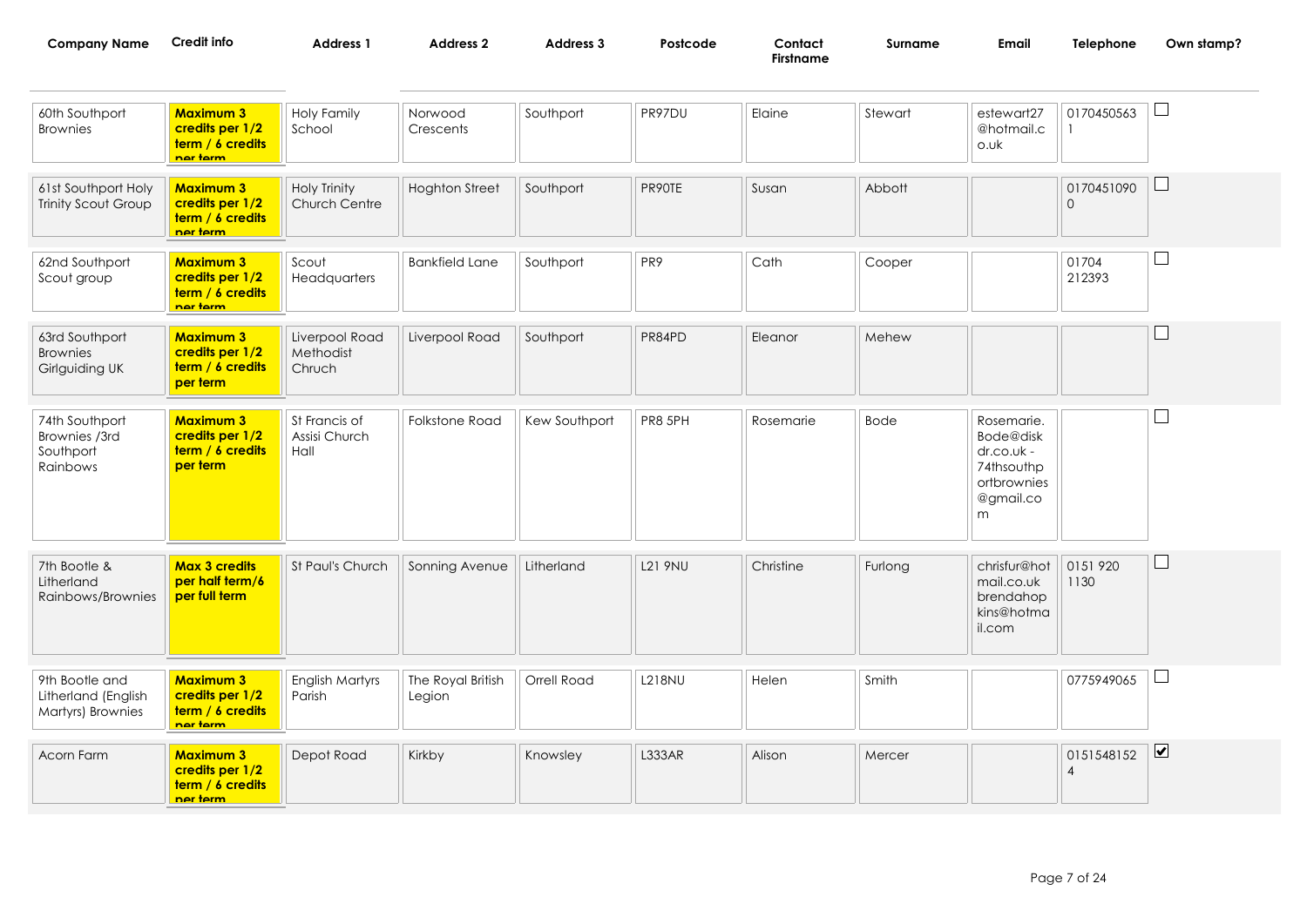| Company Name | Credit info | <b>Address</b> | Address | <b>\ddress</b> | Postcode | Contact   | Surname | Email | <b>Telephone</b> | Own stamp? |
|--------------|-------------|----------------|---------|----------------|----------|-----------|---------|-------|------------------|------------|
|              |             |                |         |                |          | Firstname |         |       |                  |            |

| Active Adventure                      | 1 Credit Per Visit                      | 37 Otterspool<br>Drive              | Liverpool                            |                                 | L17 5AL         | Daniel   | Kirkham   | dan@activ<br>eadventure<br>sliverpool.c<br>om | 0151494304<br>$\overline{4}$        | $\blacktriangledown$     |
|---------------------------------------|-----------------------------------------|-------------------------------------|--------------------------------------|---------------------------------|-----------------|----------|-----------|-----------------------------------------------|-------------------------------------|--------------------------|
| Active Sefton                         | 1 Credit Per<br><b>Hour Of Activity</b> | Netherton<br><b>Activity Centre</b> | Litherland<br>Sports Park            | <b>Bootle Leisure</b><br>Centre |                 | Nicola   | Finn      | Nicola.Finn<br>@sefton.go<br>v.uk             |                                     | $\overline{\phantom{a}}$ |
| Ad swim stars                         | 1 credit per<br>hour                    | 140 Roe Lane                        | Southport                            | Merseyside                      |                 | Andy     | Dagger    | info@adswi<br>mstars.co.u<br>k                | 07939 575<br>082                    | ப                        |
| Airborn Academy                       | 1 credit per<br>hour                    | Liverpool Film<br>Studios           | Unit 3 105<br><b>Boundary street</b> | Liverpool                       | L59YJ           | Martin   | Tsang     | info@airbor<br>nacademy.<br>com               | 0797323914<br>2                     | ⊔                        |
| Awesome Walls<br>Climbing Centre      | 1 credit per<br>hour                    | St Albans<br>Church                 | Athoi Street                         | Liverpool                       | L59TN           | Simon    | Aldridge  |                                               | 0151 298<br>2422                    | ⊔                        |
| <b>Beat Box Studio</b>                | 1 credit per<br>hour                    | 190 A Sussex<br>Road                | Southport                            | Merseyside                      | PR8 6DQ         | Jeanette | Taylor    | robertmarkt<br>aylor@hotm<br>ail.co.uk        | 07772 586<br>721                    | $\sqcup$                 |
| <b>Birkdale Kumon</b><br>Study Centre | 1 Credit Per<br><b>Hour</b>             | St Johns Church<br>Hall             | St Johns Road                        | Birkdale                        | PR84JP          | Janet    | Lythgoe   |                                               | 0170455393<br>0/<br>0784562645<br>5 | ப                        |
| <b>Birkenhead Priory</b>              | 1 credit per visit                      | 4 Prioy Street                      | Birkenhead                           | Merseyside                      | <b>CH41 5JH</b> | Jo       | Mcguire   | jomcguire@<br>wirral.gov.u<br>k               |                                     | L                        |
| <b>Bowlers Riding</b><br>School       | See website for<br>credits              | 35 Brewery Lane                     | Formby                               | Merseyside                      | L37 7DY         | Karen    | Southeran | bowlersridin<br>gschool.co<br>m               | 01704872<br>915                     | ⊔                        |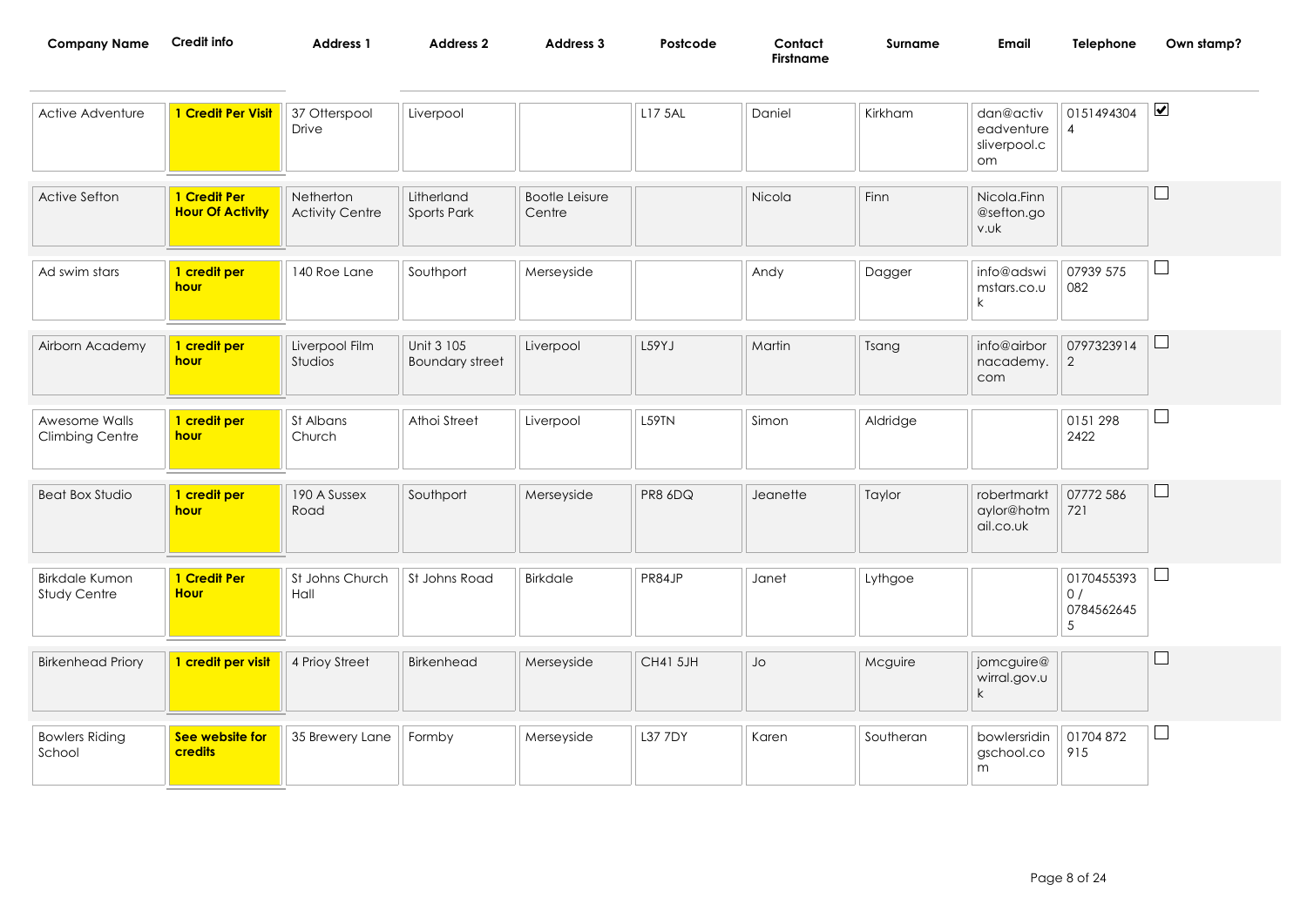| Company Name | Credit info | <b>Address</b> | <b>Address 2</b> | Address 3 | Postcode | Contact<br>Firstname | Surname | Emai | felephone<br>and the contract of the contract of the contract of the contract of the contract of the contract of the contract of | Own stamp? |
|--------------|-------------|----------------|------------------|-----------|----------|----------------------|---------|------|----------------------------------------------------------------------------------------------------------------------------------|------------|
|              |             |                |                  |           |          |                      |         |      |                                                                                                                                  |            |

| Chris Wright's<br><b>School of Dance</b>       | 1 credit per<br>hour        | Marshside<br>Temperance<br>Hall                                     | 63a Shellfield<br>Road | Marshside  | PR99UL         | Alison | Wright     | chriswrights<br>choolofdan<br>ceanddra<br>ma@hotma<br>il.com | 07734 305<br>348                    | $\Box$                  |
|------------------------------------------------|-----------------------------|---------------------------------------------------------------------|------------------------|------------|----------------|--------|------------|--------------------------------------------------------------|-------------------------------------|-------------------------|
| Claire Williams<br>Piano and Voice             | 1 credit per<br>hour        | please see<br>website for<br>details                                |                        |            |                | Claire | Williams   | cwmusic@b<br>tinternet.co<br>m                               | 01704 551<br>708                    | ⊔                       |
| Creative Balance                               | 1 credit per<br>hour        | 1 Rowena Close                                                      | Crosby                 | Merseyside | <b>L23 2RP</b> | Sarah  | McLaughlin | creativebal<br>ance@mail.<br>com                             | 0779128765<br>8                     | ப                       |
| Crosby Leisure<br>Centre                       | 1 credit per<br>hour        | <b>Mariners Road</b>                                                | Crosby                 |            | L23 6SX        | Peter  | Fenwick    | Crosby@pa<br>rkwood-<br>leisure.co.u<br>$\mathsf{k}$         | 0151 9329<br>080                    | $\Box$                  |
| DA DA LIVE                                     | 1 credit per<br>hour        | The Bluecoat                                                        | School Lane            | Liverpool  | L13BX          |        |            |                                                              | 0151233<br>3001                     | $\Box$                  |
| Debbie Jay Dance<br>Academy                    | 1 Credit Per<br><b>Hour</b> | The Dove Trust<br>Centre-Formby<br><b>Train Station</b><br>Car Park | Formby                 | Merseyside | L372JF         | Debbie | Harding    | djda1211@y<br>ahoo.co.uk                                     | 0170456645<br>0/<br>0776392179<br>4 | $\blacktriangledown$    |
| Debbie Jay Dance<br>Academy                    | 1 Credit Per<br><b>Hour</b> | St Anne's<br>Church Hall<br>Timms Lane                              | Formby                 | Mersyside  | L3777DW        | Debbie | Harding    | djda1221@y<br>ahoo.co.uk                                     | 0170456645<br>0/<br>0776392179<br>4 | $\overline{\mathbf{v}}$ |
| Dobbies Garden<br>World Little<br>Seeding Club | 1 Credit Per<br><b>Hour</b> | <b>Benthams Way</b>                                                 | Birkdale               | Southport  | PR84HX         | Zoe    | Stanmore   | southport@<br>dobbies.co<br>m                                | 0170455292<br>$\mathbf 0$           | $\blacktriangledown$    |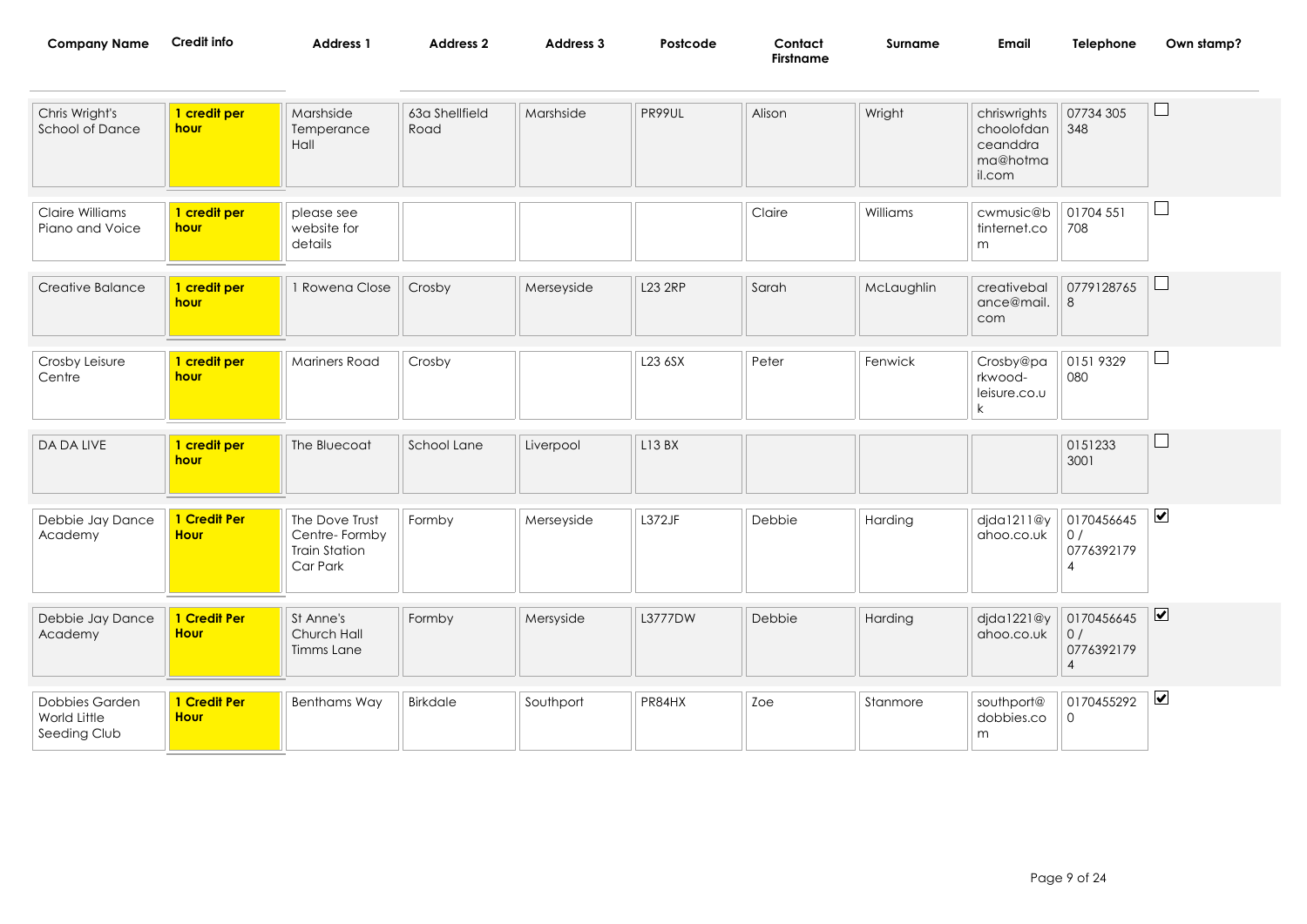| <b>Company Name</b>                     | Credit info                                             | <b>Address 1</b>                          | <b>Address 2</b>      | Address 3  | Postcode | Contact<br><b>Firstname</b> | Surname         | Email                                              | Telephone                                                                    | Own stamp?              |
|-----------------------------------------|---------------------------------------------------------|-------------------------------------------|-----------------------|------------|----------|-----------------------------|-----------------|----------------------------------------------------|------------------------------------------------------------------------------|-------------------------|
| Elite Soccer                            | 1 Credit Per<br><b>Hour</b>                             | multiple venues<br>please contact<br>Jack |                       |            |          | Jack / Bradley              | Cain / Harkness |                                                    | Jack<br>0751626774<br>7 Bardley<br>0792166344<br>7 Office<br>0151475307<br>9 |                         |
| Energize Martial<br>Arts Southport      | 1 Credit Per<br><b>Hour</b>                             | 25A King Street                           |                       | Southport  |          | Andy                        | Foster          | michaelfost<br>er22@sky.c<br>om                    | 0759560172<br>$\overline{4}$                                                 |                         |
| Farmer Ted's Farm<br>Park               | 4 Activities /<br><b>Demonstrations</b><br>per 1 Credit | Flatman's Lane                            | Downholland           | Ormskirk   | L39 7HW  |                             |                 | farmerted@<br>farmerteds.<br>com                   | 0151526000<br>$\overline{2}$                                                 | $\overline{\mathbf{v}}$ |
| <b>FINJU</b>                            | 1 Credit Per<br><b>Hour</b>                             | 34 Station Road<br>(Suit 1)               | Ainsdale              | Southport  | PR83HS   | Julian                      | Haigh           | jalianhaigh<br>@hotmail.c<br>o.uk                  | 0170457957<br>9/<br>0745331061<br>$\mathsf{O}$                               | $\Box$                  |
| Formby Golf Centre                      | 1 credit per<br>session                                 | Moss Side                                 | Formby                | Merseyside | L37 0AF  | Norman                      | Marshall        | normanmar<br>shallgolfpro<br>@googlem<br>ail.com   | 0784291234<br>6                                                              | Ш                       |
| Formby Kumon<br>Study Centre            | 1 Credit Per<br><b>Hour</b>                             | Formby<br>Methodist<br>Church             | Elbow Lane            | Formby     | L374AF   | Debbie                      | Lunt            |                                                    | 0169557519<br>9                                                              | ⊔                       |
| Formby Trust Pool -<br>Swimming Lessons | 1 credit per<br>hour                                    | Elbow Lane                                | Formby                | Merseyside | L374AB   | Kris                        | Sankey          |                                                    | 0170487936<br>6                                                              | $\Box$                  |
| Gymnastics &<br>Tumbling                | 1 credit per<br>hour                                    | <b>Birkdale High</b><br>School            | Windy Harbour<br>Raod | Southport  | PR8 3DT  | Rick                        | <b>Brooks</b>   | membershi<br>p@gymnast<br>icsandtumb<br>ling.co.uk | 0754554833<br>9                                                              | $\Box$                  |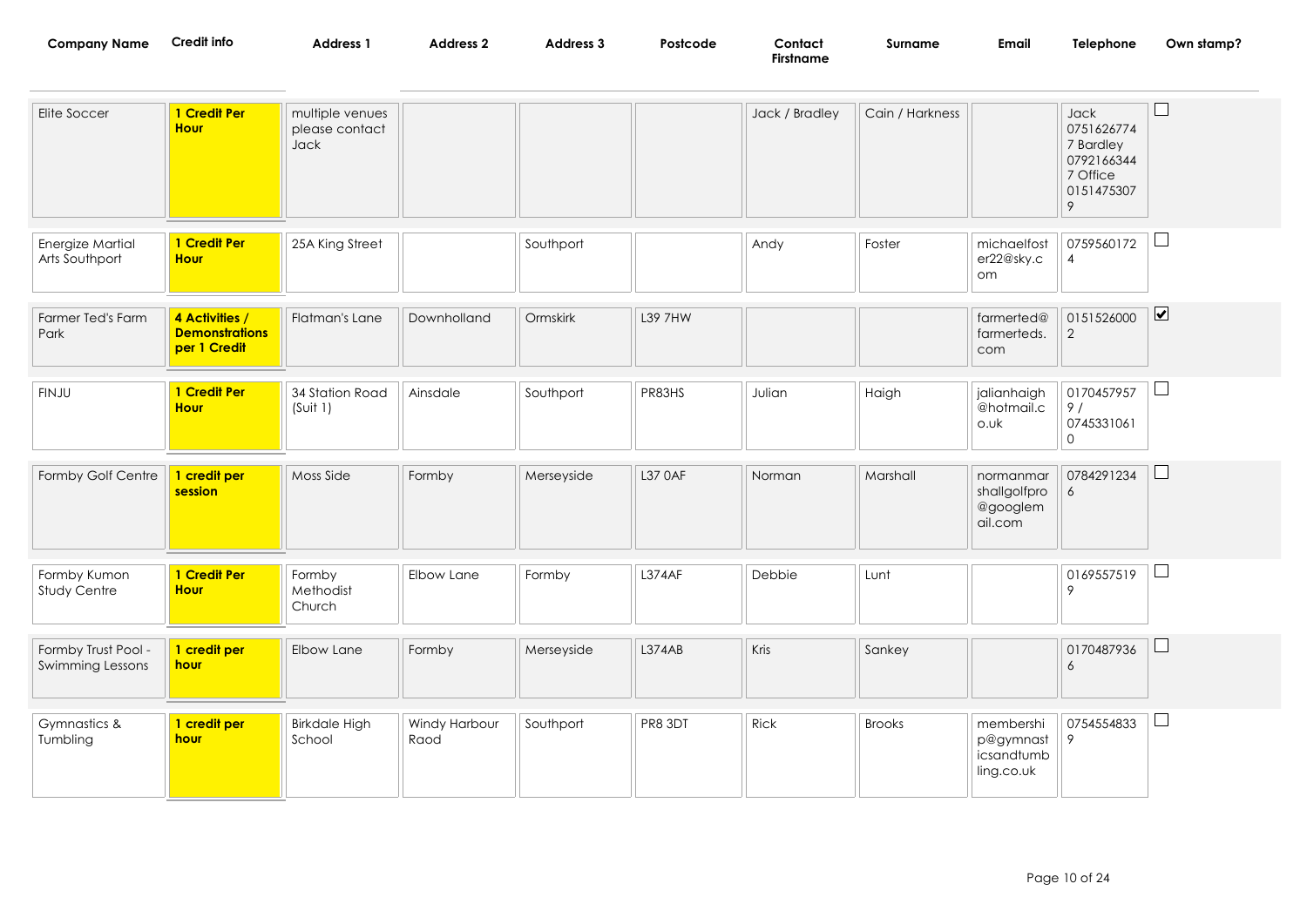| <b>Company Name</b>                             | <b>Credit info</b>            | <b>Address 1</b>                            | <b>Address 2</b>      | Address 3        | Postcode      | Contact<br><b>Firstname</b> | Surname  | Email                    | Telephone                    | Own stamp?              |
|-------------------------------------------------|-------------------------------|---------------------------------------------|-----------------------|------------------|---------------|-----------------------------|----------|--------------------------|------------------------------|-------------------------|
| Hamilton School of<br>Dance and Drama           | 1 credit per<br>hour          | St Georges URC<br>Hall                      | Northway              | Maghull          | L31 7BG       | Annieliese<br>Hamilton      | Stevens  |                          | 0786311499<br>$\mathfrak{Z}$ | $\sqcup$                |
| Helen O'Grady<br>Drama Academy -<br>Crosby      | 1 Credit Per<br><b>Hour</b>   | Crosby                                      | Maghull               | Churhtown        |               | Rachel                      | Powell   |                          | 0151703671<br>$\overline{7}$ | ∟                       |
| <b>Hesketh Colts</b><br>Junior Football<br>Team | 1 Credit Per<br><b>Hour</b>   | Meols park                                  |                       | Southport        | <b>PR86JU</b> | Alice                       | Sumner   |                          | 01704<br>225566              | $\Box$                  |
| Hillside Lawn<br>Tennis Club                    | 1 credit per<br>hour          | 574 Liverpool<br>Road                       | Ainsdale              |                  | PR8 3BQ       | Mike                        | Taylor   | mike.taylor<br>@fiat.com | 0788529761<br>$\overline{4}$ | ∟                       |
| Holy Trinity Youth<br>Club                      | 1 credit per visit            | <b>Holy Trinity</b><br><b>Parish Centre</b> | <b>Hoghton Street</b> | Southport        | PR9 OTE       | Karen                       | Vernon   |                          |                              |                         |
| Huntfun Liverpool<br>Treasure hunt              | 2 credits per<br><b>Trail</b> | Merseyside<br>martime<br>musuem             | Albert Dock           | Liverpool        | L3 4AQ        |                             |          | info@huntfu<br>n.co.uk   |                              |                         |
| Huntfun Southport<br>Treasure Hunt              | 2 credits per<br><b>Trail</b> | The Tourist<br>Information<br>Centre        | Lord Street           | Southport        | PR8 INY       | Steve/Tracy                 |          | info@huntfu<br>n.co.uk   |                              | $\overline{\mathbf{v}}$ |
| <b>JMM Dance</b><br>Academy                     | 1 credit per<br>hour          | 68b Park Lane                               | Netherton             | <b>LiVERPOOL</b> | 130 1m        | Jennifer                    | Meredith | jmmdance<br>academy@     | 0782550404<br>19             | $\sqcup$                |

| <b>JMO Sports Park</b> | I credit per<br><u>hour</u> | Blaguegate<br><b>Playing Fields</b> | Liverpool Road | Skelmersdale | <b>WN8 8BX</b> | Charlie | Haynes | manager@j<br>mosportspa<br>rk.co.uk | 01695<br>550426 | — |
|------------------------|-----------------------------|-------------------------------------|----------------|--------------|----------------|---------|--------|-------------------------------------|-----------------|---|
|------------------------|-----------------------------|-------------------------------------|----------------|--------------|----------------|---------|--------|-------------------------------------|-----------------|---|

hotmail.co.

uk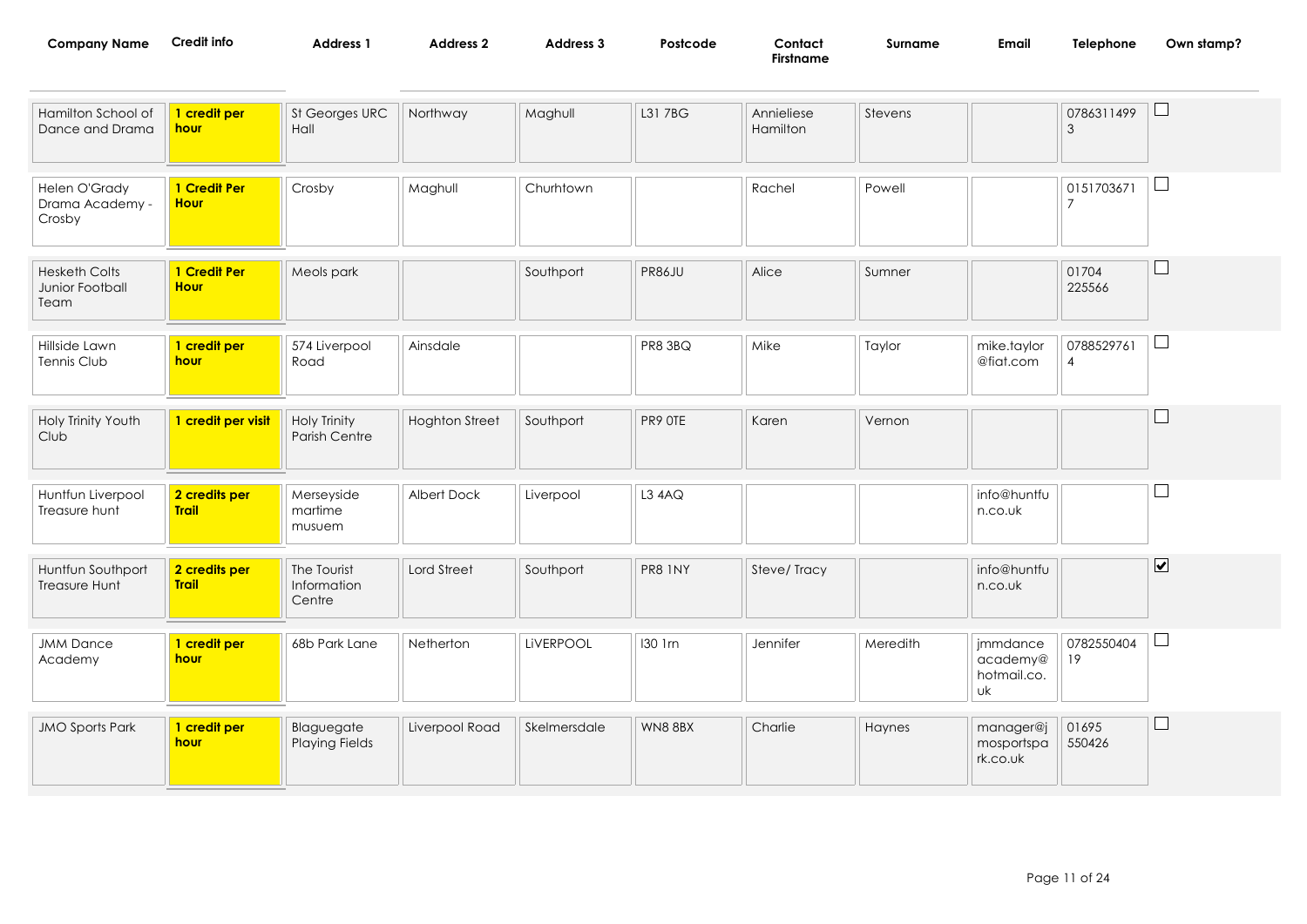| <b>Company Name</b>                     | Credit info                 | <b>Address 1</b>                   | <b>Address 2</b>    | Address 3 | Postcode      | Contact<br><b>Firstname</b> | Surname      | Email                                                                                     | Telephone       | Own stamp? |
|-----------------------------------------|-----------------------------|------------------------------------|---------------------|-----------|---------------|-----------------------------|--------------|-------------------------------------------------------------------------------------------|-----------------|------------|
| Karina Burns<br>Dance Academy<br>Formby | 1 Credit Per<br><b>Hour</b> | St Jerome's<br>Church Parish       | Greenloons<br>Drive | Formby    | <b>L372XL</b> | Karina                      | <b>Burns</b> | karina.burns<br>@hotmail.c<br>o.uk                                                        | 07722588<br>308 |            |
| Karina Burns<br>Dance Academy<br>Widnes | 1 Credit Per<br><b>Hour</b> | Chapelfield<br>Community<br>Centre | Widnes Road         | Widnes    |               | Karina                      | <b>Burns</b> | karina.burns<br>@hotmail.c<br>o.uk                                                        | 07722588<br>308 |            |
| Keep Calm and<br>Play Piano             | 1 Credit Per<br><b>Hour</b> | 27 Barrett Road                    | Birkdale            |           | PR84PG        | Clare                       | Dobson       | keepcalma<br>ndplaypian<br>o@hotmail.<br>$co.$ uk -<br>dobsonclair<br>e@hotmail.<br>co.uk |                 |            |
| Kein Shotokan                           | 1 credit per                | Energize                           | 25 AK king Street   | Southport | PR9           | Dave                        | Ginger       | hellsik@hot                                                                               | 0758100790      |            |

| Keio Shotokan | credit per | Energize | 25AKking Street | Southport | PR <sub>9</sub> | Dave | Ginger | hellsik@hot | 0758100790 |  |
|---------------|------------|----------|-----------------|-----------|-----------------|------|--------|-------------|------------|--|
| Kararte - Kai | hour       |          |                 |           |                 |      |        | mail.com    |            |  |
| Southport     |            |          |                 |           |                 |      |        |             |            |  |
|               |            |          |                 |           |                 |      |        |             |            |  |

| Keio Shotokan       | <b>credit per</b> | Church Road | Formby | Liverpool | Dave | Ginger | hellsjk@hot | 0758100790 |  |
|---------------------|-------------------|-------------|--------|-----------|------|--------|-------------|------------|--|
| Karate - Kai Formby | <b>hour</b>       |             |        |           |      |        | mail.com    |            |  |
|                     |                   |             |        |           |      |        |             |            |  |

| Keio Shotokan<br>Karate Kai Ainsdale I | I credit per<br>hour | Woodvale &<br>Ainsdale | Orchard Lane | Ainsdale | PR8 ERG | Dave | Ginger | hellsik@hot<br>mail.com | 07581 007<br>900 |  |
|----------------------------------------|----------------------|------------------------|--------------|----------|---------|------|--------|-------------------------|------------------|--|
|                                        |                      | Community<br>Centre    |              |          |         |      |        |                         |                  |  |

| Kip McGrath              | <b>Credit Per</b> | Suite 3 Galleon  | 16-18 Stanley | Southport | PR90BY | Neil | <b>Bayliff</b> | 0772536450 |  |
|--------------------------|-------------------|------------------|---------------|-----------|--------|------|----------------|------------|--|
| <b>English and Maths</b> | <b>Hour</b>       | <b>Bulidings</b> | Street        |           |        |      |                |            |  |
| Tuition                  |                   |                  |               |           |        |      |                | 0170456757 |  |
|                          |                   |                  |               |           |        |      |                |            |  |

| Learn Out There<br>Sefton  | I credit per visit | Jubilee Wood | Sefton Lane | Liverpool | L31 8BX        | David | Dobson | david@lear<br>noutthere.c<br>o.uk |  |
|----------------------------|--------------------|--------------|-------------|-----------|----------------|-------|--------|-----------------------------------|--|
| Learn Out There<br>Whiston | 1 credit per visit | Whiston Wood | Cumber Lane | Whiston   | <b>L35 3TN</b> | David | Dobson | david@lear<br>noutthere.c<br>o.uk |  |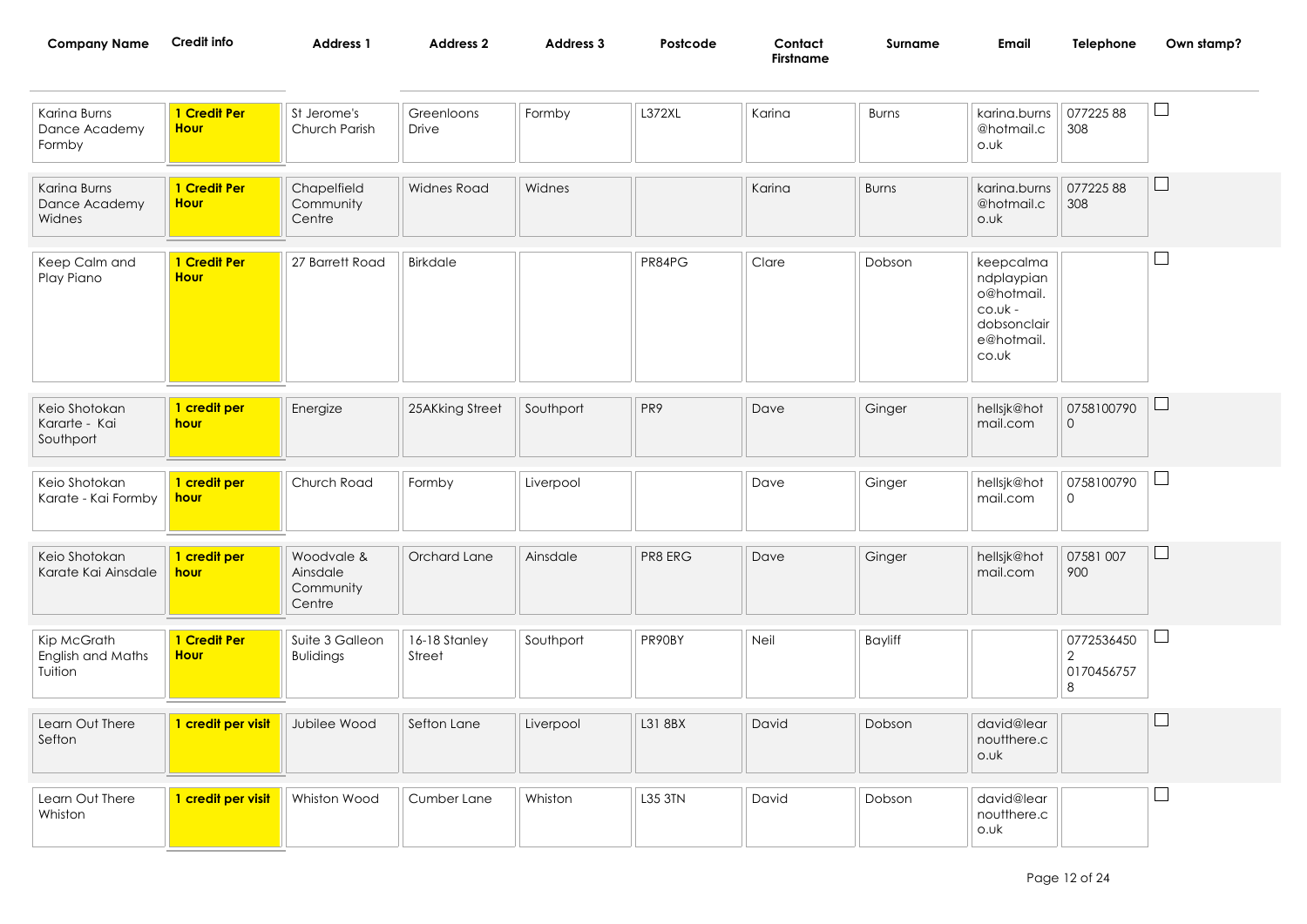| Company Name | .<br>Credit into | <b>Address</b> | Address 2 | Address 3 | Postcode | Contact   | Surname | Email | Telephone<br>and the contract of the contract of the contract of the contract of the contract of the contract of the contract of the contract of the contract of the contract of the contract of the contract of the contract of the contra | Own<br>∍stamp':<br>and the contract of the contract of the contract of the contract of the contract of the contract of the contract of the contract of the contract of the contract of the contract of the contract of the contract of the contra |
|--------------|------------------|----------------|-----------|-----------|----------|-----------|---------|-------|---------------------------------------------------------------------------------------------------------------------------------------------------------------------------------------------------------------------------------------------|---------------------------------------------------------------------------------------------------------------------------------------------------------------------------------------------------------------------------------------------------|
|              |                  |                |           |           |          | Firstname |         |       |                                                                                                                                                                                                                                             |                                                                                                                                                                                                                                                   |

| Little Dippers Swim<br>School       | 1 credit per<br>hour                 | DW Fitness Club<br>Southport               | Ocean Plaza                 | Marine Drive  | <b>PR8 1SQ</b> | Emma    | Jenkins    | swimemlj@<br>hotmail.co<br>m                         | 07970 48 96<br>24                 | $\boxed{\phantom{1}}$ |
|-------------------------------------|--------------------------------------|--------------------------------------------|-----------------------------|---------------|----------------|---------|------------|------------------------------------------------------|-----------------------------------|-----------------------|
| Liverpool<br>Basketball             | 1 credit per<br>hour                 | Archbishop<br>Beck                         | Tennis Centre               | Crescent Road | L92AR          | Karen   | Billington | liverpoolba<br>sketball@ho<br>tmail.com              | 0151 256<br>9768                  | $\blacktriangledown$  |
| Liverpool Music<br>Support Service  | 1 credit per<br>hour                 | Resonate Music<br>and Creativity<br>Studio | 10 Liad Street              | Liverpool     | <b>L5 3LU</b>  |         |            |                                                      |                                   | $\Box$                |
| Liverpool ONE                       | 1 credit per<br>hour                 | Liverpool ONE                              | 5 Wall Street               | Liverpool     | L1 8JQ         | Melody  | Beard      | enquiries@li<br>verpool-<br>one.com                  | 0151 232<br>3100                  | $\blacktriangledown$  |
| Loretta Legge<br>Theatre School     | 1 credit per<br>week                 | 100 Sefton Lane                            | Maghull                     | Merseyside    | L31 8BT        | Loretta | Legge      | info@loretta<br>legge.co.uk                          | 0151 526<br>5290                  | $\Box$                |
| Lounge Room<br>Lizards Kids Club    | 1 Credit Per<br><b>Hour</b>          | 82 St Johns<br>Road                        | Waterloo                    | Liverpool     | L229QQ         | Tina    | Salmon     | loungeroo<br>mlizardsliver<br>pool@hotm<br>ail.co.uk | 0151928033<br>$\mathbf{3}$        | $\Box$                |
| Love Photography                    | 1 Credit Per<br>after school<br>club | 32 Botanic<br>Road                         | Churchtown                  | Southport     | PR98UR         | Lana    | Davies     | lana@love-<br>photograp<br>hy.co.uk                  | 0170480702<br>$\mathsf{O}\xspace$ | $\Box$                |
| MAD Taekwondo<br>Marshside          | 1 Credit Per<br><b>Hour</b>          | Marshside<br><b>Health Club</b>            | Unit 7 Slaiburn<br>Crescent | Southport     | PR99YF         |         |            |                                                      |                                   | $\Box$                |
| Marshside<br><b>Gymnastics Club</b> | 1 Credit Per<br><b>Hour</b>          | <b>Stanley High</b><br>School              | Fleetwood<br>Road           | Southport     | PR99TF         | Kevin   | Corcoran   |                                                      | 0170421206<br>$\overline{7}$      | $\Box$                |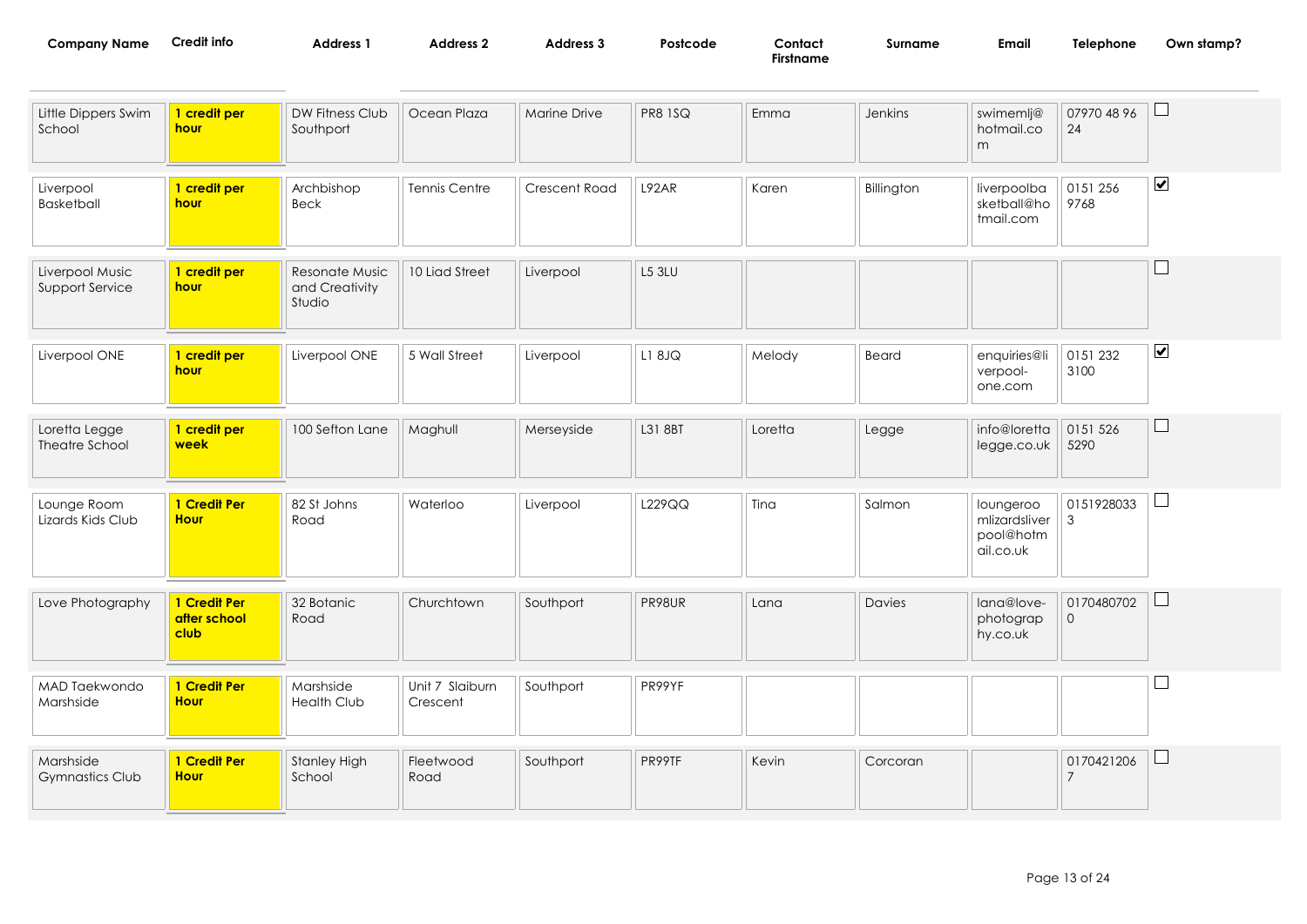| <b>Company Name</b>                         | <b>Credit info</b>          | Address 1                                                                                      | <b>Address 2</b>       | Address 3       | Postcode         | Contact<br><b>Firstname</b> | Surname     | Email                                                                                          | Telephone        | Own stamp?                   |
|---------------------------------------------|-----------------------------|------------------------------------------------------------------------------------------------|------------------------|-----------------|------------------|-----------------------------|-------------|------------------------------------------------------------------------------------------------|------------------|------------------------------|
| Marshside School<br>of Dance                | 1 Credit Per<br><b>Hour</b> | Marshside<br>Temperance<br>Hall                                                                | 63A Shellfield<br>Road | Marshside       | PR99UL           | Wendy                       | Hargreaves  | Parent -<br>nikkistod@o<br>range.net.<br>Dance<br>teacher<br>Wendy<br>msd07@btin<br>ternet.com | 0170422673       | $\Box$                       |
| Neil Thomson<br>Swimming                    | 1/2 credit per<br>week      | <b>Bates Farms &amp;</b><br>Dairy Ltd                                                          | 21 Stamford<br>Road    | Southport       | PR8 4ES          | Neil                        | Thomson     | info@neilth<br>omsonswim<br>ming.co.uk                                                         | 0151 531<br>1426 | $\sqcup$                     |
| Nippon UK                                   | 1 credit per<br>week        | Liverpool Road<br>Methodist<br>Church                                                          | Liverpool Road         | <b>Birkdale</b> | PR8 4PD          | Peter                       | Sharples    | peter@nipp<br>onuk.com                                                                         | 0786138881<br>6  | $\sqcup$                     |
| Notre Dame<br>Catholic College              | 1 credit per<br>hour        | Notre Dame<br>Catholic<br>College                                                              | Everton Valley         | Liverpool       | L4 4EZ           |                             |             |                                                                                                |                  | $\mathbf{L}$                 |
| Our Lady of<br>Lourdes Judo Club            | 1 credit per<br>hour        | Our Lady of<br>Lourdes Primary<br>School                                                       | Grantham Road          | Southport       | <b>PR8 4LT</b>   | Anthony                     | Newton      | herakles.ne<br>wton57@ga<br>mil.com                                                            | 01704 546<br>706 | $\Box$                       |
| Paint Pots Ceramic<br>Studio                | 1 Credit Per Visit          | 16 Hill Street                                                                                 | Southport              |                 | PR90NW           | Jess                        | Middlebrook |                                                                                                | 0170450034<br>6  | $\boxed{\blacktriangledown}$ |
| Phoenix Football<br>Club Junior<br>Football | 1 Credit Per<br><b>Hour</b> | (Summer)<br>Russell Road<br>Recreation<br>Ground<br>(Winter) Christ<br>The King High<br>School | Southport              |                 | PR97RA<br>PR84EX | Michelle                    | Marshall    | phoenixfoot<br>ballclub@o<br>vi.com                                                            | 0744906883<br>6  | $\Box$                       |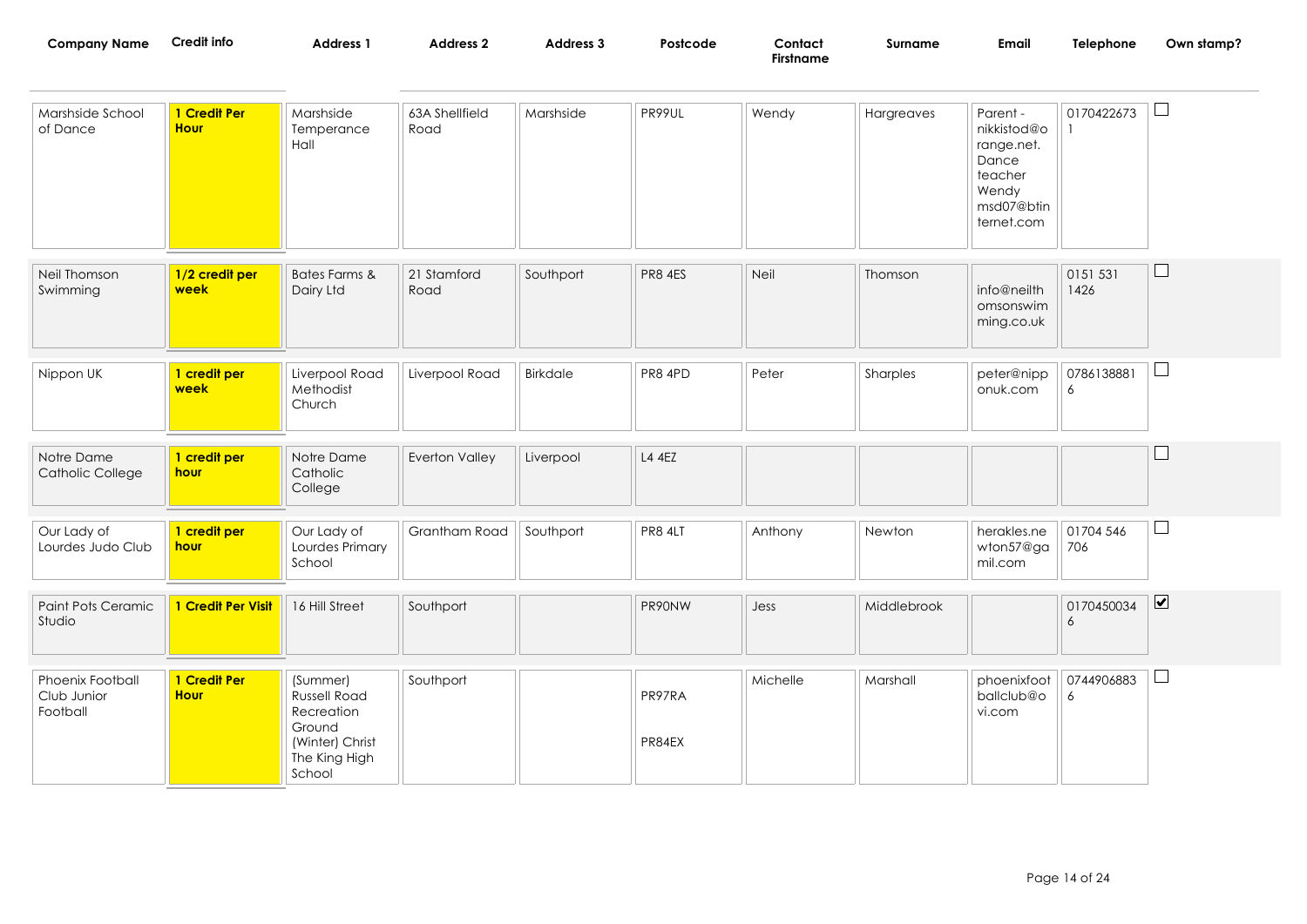| <b>Company Name</b> | redit infoـ | <b>Address</b> | Address : | Nddress J | Postcode | Contact:  | Surname | Email | elephone | Own stamp? |
|---------------------|-------------|----------------|-----------|-----------|----------|-----------|---------|-------|----------|------------|
|                     |             |                |           |           |          | Firstname |         |       |          |            |

| <b>Practice Makes</b><br>perfect       | 1 credit per<br>hour                                        | Salvation Army                                                                    | 61 Shakespear<br>street          | Southport  | <b>PR8 5AJ</b> | Maureen | Doyle           | maureendo<br>yle@hotmai<br>I.com                             | 01704 54 66<br>26 | L        |
|----------------------------------------|-------------------------------------------------------------|-----------------------------------------------------------------------------------|----------------------------------|------------|----------------|---------|-----------------|--------------------------------------------------------------|-------------------|----------|
| Presto Music                           | 1 credit per<br>hour                                        | Presto Music<br>Suites A& C                                                       | Montrose<br><b>Business park</b> | Edge lane  | <b>L7 9NB</b>  | Dave    | Jones           | <b>LIVERPOOL</b><br>@PRESTOND<br><b>EVELOPME</b><br>NT.CO.UK | 0151220100<br>8   | $\Box$   |
| Quest Taekwondo<br>Liverpool           | 1 credit per<br>hour                                        | Linacre Mission                                                                   | Linacre Road                     | Litherland | <b>L21 8NS</b> | Joanne  | Lawson - Taylor | questliverp<br>ool@hotmai<br>I.co.uk                         |                   | $\Box$   |
| Rampworx<br>Skatepark                  | 1 Credit Per<br><b>Hour</b>                                 | Rampworx<br>Youth Village<br>2000                                                 | 1-3 Leckwith<br>Road             | Netherton  | L30 6UE        | Tony    | Berry           |                                                              | 0151530150<br>0   | ⊔        |
| Sefton Library<br>Services             | <b>Please see</b><br>national<br>website for<br>cradite nar | Crosby Road<br>North                                                              | Waterloo                         | Merseyside | L22 0LQ        | Lesley  | Davies          |                                                              | 0151<br>3305232   | $\Box$   |
| Sefton Life Saving<br>Club             | 1 credit per<br>hour                                        | Meadows<br>Leisure Center                                                         | Hall Lane                        | Maghull    | L31 7BB        | Suzanne | Trott           | suzannetrot<br>t@peelports<br>.co.uk                         | 0151949<br>6213   | $\sqcup$ |
| Sefton TAGB TAE<br><b>KWON DO</b>      | 1 Credit Per<br><b>Hour</b>                                 | Crosby Leisure<br>Centre Edge<br><b>Hill University</b><br>Maghull High<br>School | <b>Mariners Road</b>             | Crosby     |                | Warren  | Vice            |                                                              | 0782538064<br>2   | ⊔        |
| Solo Swim                              | 1 credit per<br>hour                                        | Southport<br>Hospital                                                             | Town Lane                        | Kew        | PR8 6PN        | Kurt    | l'Anson         | lansonkurt@<br>aol.com                                       | 7542867857        | $\sqcup$ |
| Southport &<br>Ainsdale Amatures<br>Fc | 1 credit per<br>hour                                        | Ainsdale Sports<br>& social club                                                  | 772A Liverpool<br>Road           | Southport  | PR8 3QF        | Carl    | Moore           | carl moore<br>@hotmail.c<br>o.uk                             | 01704 570<br>922  | $\Box$   |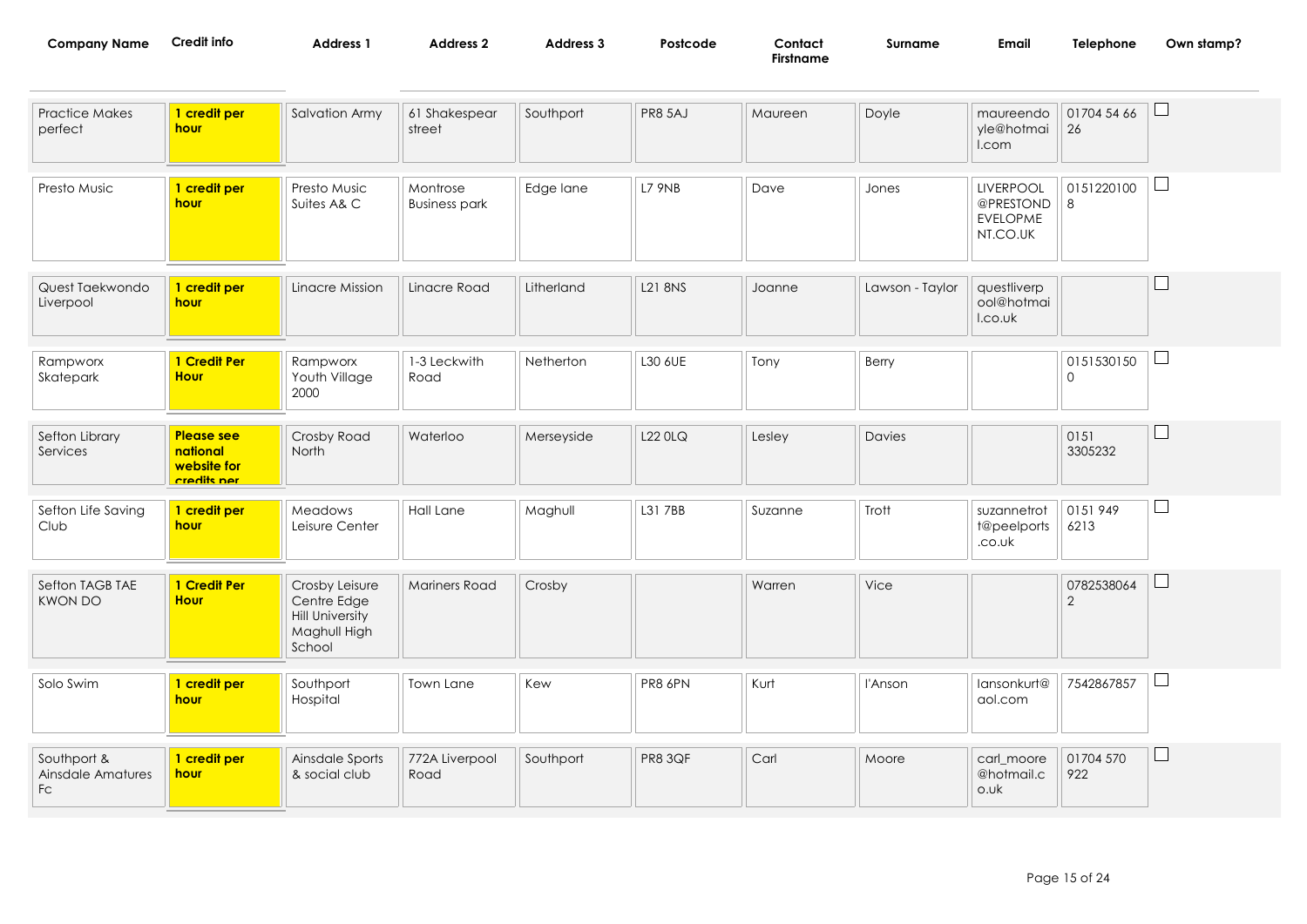| Company Name | 't into<br>ᆡᄃ | Address | Address | ۔ Address | Postcode | Contac'   | umame | Email | <b>felephone</b><br>the contract of the contract of the contract of | Own stamp? |
|--------------|---------------|---------|---------|-----------|----------|-----------|-------|-------|---------------------------------------------------------------------|------------|
|              |               |         |         |           |          | Firstname |       |       |                                                                     |            |

| Southport Chess<br>Club            | 1 credit per<br>hour        | Methodist<br>Church                     | Leyland Road                              | Southport                | <b>PR9 9JQ</b>              | Cathy     | Rothwell | cathy.rothw<br>ell@virgin.n<br>et                                                                      | 07871<br>425541                                  |        |
|------------------------------------|-----------------------------|-----------------------------------------|-------------------------------------------|--------------------------|-----------------------------|-----------|----------|--------------------------------------------------------------------------------------------------------|--------------------------------------------------|--------|
| Southport Dance<br>Academy         | 1 credit per<br>hour        | 2b Mornington<br>Road                   | Southport                                 |                          | PR9 OTR                     | Elizabeth | Kendrick | enquires@s<br>outhportda<br>nceacade<br>my.co.uk                                                       | 01704 563<br>884                                 | $\Box$ |
| Southport Football<br>Club         | 1 credit per<br>hour        | Southport<br>Football Club              | Haig Avenue                               | Southport                |                             | Caroline  | Woods    | Caz.woods<br>@interenet.<br>com                                                                        | 01704 560<br>180                                 | $\Box$ |
| Southport Junior<br>Chess Club     | 1 credit per<br>hour        | Leyland Road<br>Methodist<br>Church     | Leyland Road                              | Southport                | PR9 9JG                     | Cathy     | Rothwell | cathy.rothw<br>ell@virgin.n<br>et                                                                      | 01704<br>214288                                  | ⊔      |
| Southport Junior<br>Phab club      | 1 credit per<br>hour        | Dunes Leisure<br>centre                 | The Espiande                              | Southport                |                             | Samantha  | Evans    | sameart@h<br>otmail.co.u<br>k                                                                          | 01704 514<br>921                                 | $\Box$ |
| Southport Kumon<br>Study Centre    | 1 Credit Per<br><b>Hour</b> | St Patrick's<br>Church Hall             | Marshside Road                            | Churchtown               | PR99TJ                      | Debbie    | Lunt     |                                                                                                        | 0169557519<br>9                                  | $\Box$ |
| Southport Rugby<br>Football Club   | 1 Credit Per<br><b>Hour</b> | Waterloo Road                           | Hillside                                  | Southport                | PR84QW                      | Michael   | Dale     |                                                                                                        | 0170456990<br>6/<br>0790999605<br>$\overline{7}$ | ⊔      |
| Southport<br>Swimming Club         | 1 Credit Per<br><b>Hour</b> | Dunes Leisure<br>Centre / Swims<br>Cool | Esplanade/ Unit<br>7 Slaiburn<br>Crescent | Southport /<br>Southport | <b>PR8 1RX / PR9</b><br>9YF | Harry     | Hawkins  | harry.hawki<br>ns.at.57@go<br>oglemail.co<br>m<br>secretary@s<br>outhportswi<br>mmingclub.<br>$co.$ uk | 01704 22 60<br>51                                | ⊔      |
| Southport Trinity<br>Football Club | 1 credit per<br>hour        | The Rookery                             | Rice Lane                                 | Southport                | PR97HR                      | Diane     | Scott    | diane.f.scot<br>t@btinterne<br>t.com                                                                   | 01704 889<br>145                                 | ⊔      |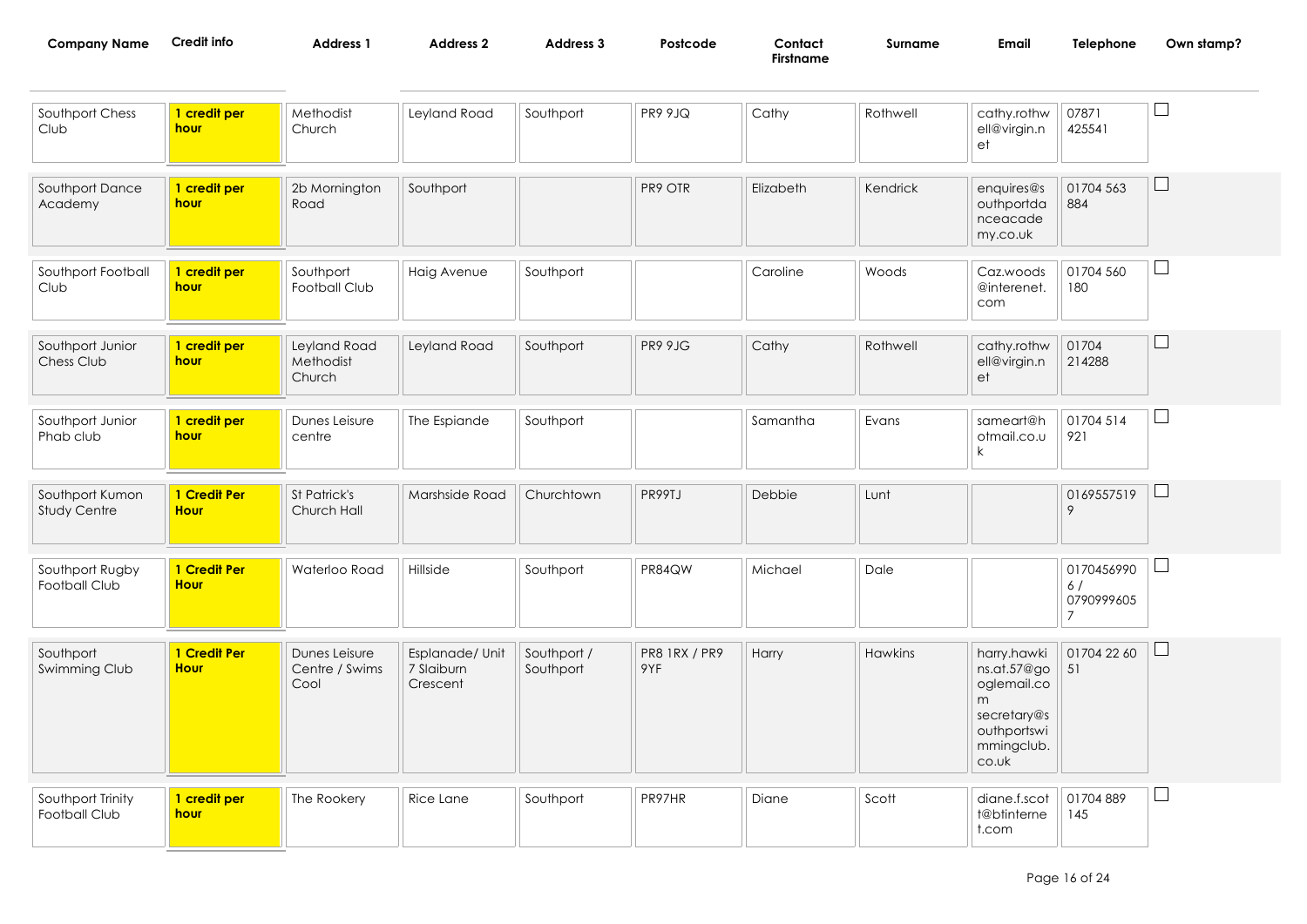| Company Name | Credit info | Address | <b>Address</b> | Address : | Postcode | Contact                | `urname | Ema | <b>hone</b><br>نمامآ | Own stamp? |
|--------------|-------------|---------|----------------|-----------|----------|------------------------|---------|-----|----------------------|------------|
|              |             |         |                |           |          | $- \cdot$<br>Firstname |         |     |                      |            |

| Southport YMCA                                       | 1 Credit Per<br><b>Hour</b> | 81 Hoghton<br>Street                          | Southport                       | Merseyside | PR9 OPR       | Jane           | Jackson            |                                                     | 0170453831<br>$\overline{7}$    | $\blacktriangledown$ |
|------------------------------------------------------|-----------------------------|-----------------------------------------------|---------------------------------|------------|---------------|----------------|--------------------|-----------------------------------------------------|---------------------------------|----------------------|
| Southport YMCA<br><b>Gymnastics Club</b>             | 1 Credid Per<br><b>Hour</b> | 55A Segars Lane                               | Ainsdale                        | Southport  | RR83JA        | Angela / Hazel | Norton / Brooks    |                                                     | 0170457170<br>7                 | $\Box$               |
| Sphynx Lawn<br>Tennis Club                           | 1 Credit Per<br><b>Hour</b> | Sphynx Club<br>Southport                      | Ashdown Close                   | Southport  | PR86TL        | Katya          | Clifford           | katyacliffor<br>d@btintern<br>et.com                | 0170454532<br>$\overline{0}$    | ⊔                    |
| Sportscubed<br>summer camp                           | 2 credits per<br>session    | Greenbank<br><b>High School</b>               | <b>Hastings Road</b>            | Southport  | PR82LT        | Jonathon       | Murphy             | sportscube<br>d@hotmail.<br>co.uk                   | 0783794980<br>1                 | $\Box$               |
| Springers<br>Trampolining                            | 1 Credit Per<br><b>Hour</b> | Crosby Leisure<br>Centre                      | <b>Mariners Road</b>            | Crosby     | L23 6SX       | Carolyn        |                    | cal1503@liv<br>e.co.uk                              |                                 |                      |
| St Johns<br>Ambulance<br>Southport                   | 1 credit per<br>hour        | St John<br>Ambulance HQ                       | 20 Scarisbrick<br>Street        | Southport  | RP90TU        | Keith / Ann    | Lloyd              |                                                     |                                 | $\Box$               |
| St Michael's Fun<br>Learning Centre                  | 1 Credit Per<br><b>Hour</b> | St Michael's C<br>of E High School            | Manor Road                      | Crosby     | <b>L237UL</b> | Joanne / Diane | Lewis /<br>Andrews |                                                     | 0151924677<br>8                 | H                    |
| Stage Door<br>Theatre School<br><b>Blundellsands</b> | 1 credit per<br>hour        | Blundellsands<br>Methodist<br>Church Hall     | <b>Brompton Ave</b><br>Entrance |            | L23 3AE       | Emma           | Vaudrey            | emmavaud<br>rey@hotmai<br>I.com                     | emmavaud<br>rey@hotmai<br>I.com | □                    |
| Star Swimming                                        | 1 credit per<br>hour        | Multiple venues<br>across<br>Sefton/Liverpool | Please website<br>for details   |            |               | Will           | Kildare            | will.kildare<br>@starswim<br>mingacade<br>my.co.uk' | 07723 084<br>747                | ப                    |
| Starstruck Theatre<br>School                         | 1 Credit Per<br><b>Hour</b> | Lakeside<br><b>Christian Centre</b>           | North<br>Promenade              | Southport  | PR81RY        | Mary           | Wareing            | starstuckthe<br>atreschool<br>@live.com             | 0770729860<br>5                 | $\blacktriangledown$ |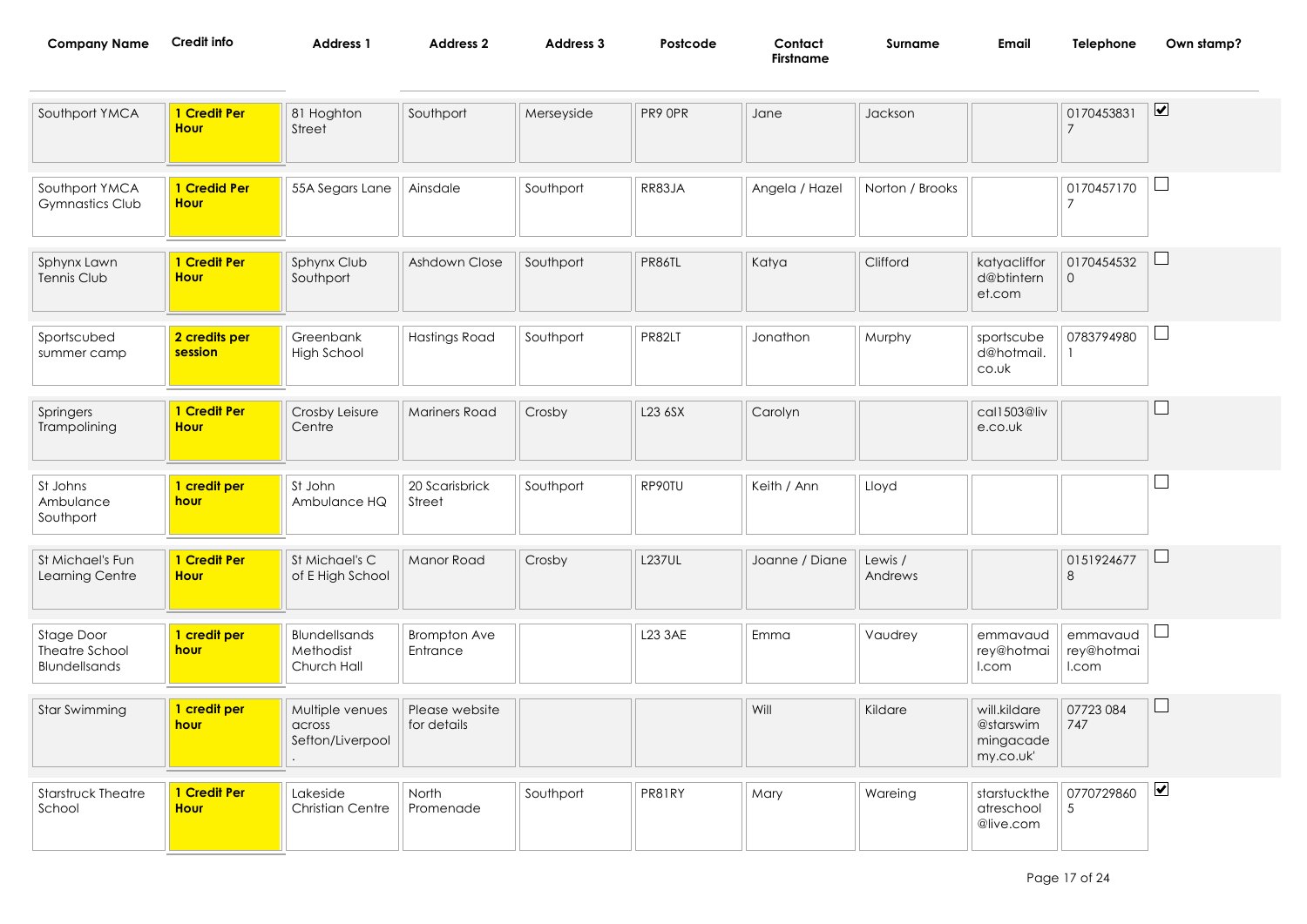| Company Name | Credit info | <b>Address</b> | Address 2 | <b>Address</b> 5 | Postcode | Contact          | Surnam | Email | Telephone | Own stamp? |
|--------------|-------------|----------------|-----------|------------------|----------|------------------|--------|-------|-----------|------------|
|              |             |                |           |                  |          | $-$<br>Firstname |        |       |           |            |

| Swimming Lessons<br>with Fiona Howard | 1 Credit Per<br><b>Hour</b> | <b>Bates Dairy</b>                                                                | Stamford Road                              | Southport               | PR84EX     | Fiona    | Howard      |                                                  | 0774996654                   | $\Box$   |
|---------------------------------------|-----------------------------|-----------------------------------------------------------------------------------|--------------------------------------------|-------------------------|------------|----------|-------------|--------------------------------------------------|------------------------------|----------|
| Swimming with<br>Susan Farrelly       | 1 credit per<br>hour        | <b>Bates Dairy</b>                                                                | Stamford Road                              | Southport               | PR84EX     | Susan    | Farrelly    | susan.farrell<br>y1@btintern<br>et.com           | 0781317495                   | $\Box$   |
| Swims Cool                            | 1 Credit Per<br><b>Hour</b> | Marshside<br><b>Health Club</b>                                                   | Unit 7 Slaiburn<br>Crescent                |                         | PR99YF     | Rebecca  | Hooton      | Rebeccaho<br>oton161@bt<br>internet.co<br>m      | 0174212109                   | $\Box$   |
| Tate Liverpool                        | 1 credit per<br>hour        | Tate Liverpool                                                                    | Albert Dock                                | Liverpool               | L3 4BB     | Abigail  | Christensen |                                                  | 0151702<br>7400              | ⊔        |
| Tennis with Ben                       | 1 credit per<br>hour        | Formby Lawn<br>Tenni s Club                                                       | 90 Gores Lane                              | Formby                  | L37 7DF    | Benjamin | O'Bong      | benokodi@<br>hotmail.co.<br><b>uk</b>            | 0787190818<br>7              | $\Box$   |
| Tessaro<br>Gymnastics club            | 1 credit per<br>hour        | Dunes Leisure<br>Centre                                                           | The Esplande                               | Southport<br>Merseyside | PR8 1RX    | Marie    | Clapham     | Marie.clap<br>ham@sky.c<br>om                    | 07973 499<br>027             | $\Box$   |
| The Beatles Story                     | 1 credit per<br>hour        | The Beatles<br>Story                                                              | Albert Dock                                | Liverpool               | $L3$ $4AD$ |          |             | info@beatl<br>estory.com                         | 0151709<br>1963              | $\Box$   |
| The Creation<br>Station               | 1 credit per<br>hour        | <b>Holy Trinity</b><br>Church Parish<br>Hal, I Gild Hall<br><b>Chapel Gallery</b> | Rosemary<br>Church Road St<br>helen's road | Formby Ormskirk         | L37 3HB    | Naomi    | Savary      | naomisavor<br>y@thecreati<br>onstation.c<br>o.wk | 0793375021<br>$\mathbf 0$    | $\Box$   |
| The Fitness Factory                   | 1 Credit Per<br><b>Hour</b> | Unit 14<br>Kensington<br><b>Industral Estate</b>                                  | Southport                                  |                         | PR90NR     | Amy      | Thompson    |                                                  | 0771760006<br>$\overline{4}$ | $\Box$   |
| The Talent Factory                    | 1 Credit Per<br><b>Hour</b> | Ainsdale<br>Village Church<br>Hall                                                | <b>Station Road</b>                        | Ainsdale                |            | Sharon   | King        | Sharon@the<br>talentfactor<br>y.com              |                              | $\sqcup$ |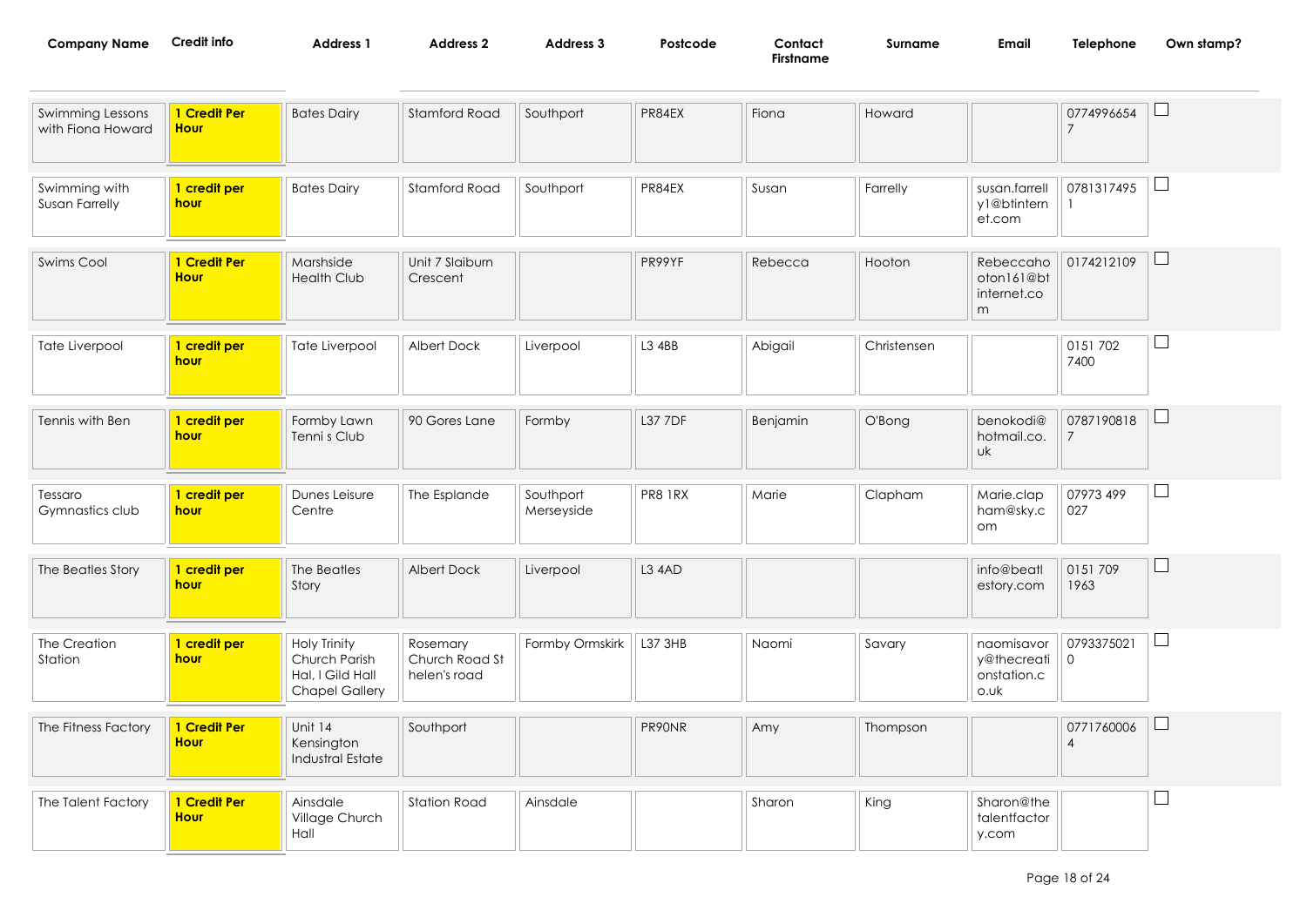| <b>Company Name</b> | Credit info | Address <sup>7</sup> | Address 2 | <b>Address 3</b> | Postcode | Contact   | Surname | Email | Telephone | Own stamp? |
|---------------------|-------------|----------------------|-----------|------------------|----------|-----------|---------|-------|-----------|------------|
|                     |             |                      |           |                  |          | Firstname |         |       |           |            |

| <b>Total Dance</b><br>Academy<br>previously known<br>as Maureen<br>Jeffery School of<br>Dance | 1 Credit Per<br><b>Hour</b> | Temperance<br>Institute             | 65 London<br>Street      | Southport  | PR90TH        | Laura       | <b>Brohan</b>  | TotalDA@o<br>utlook.com                                         |                            |   |
|-----------------------------------------------------------------------------------------------|-----------------------------|-------------------------------------|--------------------------|------------|---------------|-------------|----------------|-----------------------------------------------------------------|----------------------------|---|
| Toxteth TV                                                                                    | 1 credit per<br>hour        | 37-45 Windsor<br>street             | Toxteth                  | Liverpool  | <b>L8 1XE</b> | Clair       | Heaviside      | team@toxt<br>eth.tv                                             | 0151709<br>6014            |   |
| Trampolining<br>Active Sefton<br>Dunes                                                        | 1 credit per<br>hour        | Dunes Leisure<br>Centre             | Esplanade                | Southport  | PR8 1RR       | <b>Rick</b> |                | rick@presto<br>nmail.co.uk<br>Nicola.Finn<br>@sefton.go<br>v.uk |                            |   |
| <b>Underwater Street</b><br>Children's<br><b>Discovery Centre</b>                             | 1 credit per<br>hour        | Cunard Building                     | <b>Water Street</b>      | Pier Head  | L3 1DS        |             |                | info@under<br>waterstreet.<br>com                               | 0151227<br>2550            | ⊔ |
| Unite Martial Arts<br>Academy                                                                 | 1 Credit Per<br><b>Hour</b> | Pine Tops<br><b>Health Club</b>     | Lifeboat Lane            | Formby     | L372EB        | Dan         | Thomas         |                                                                 | 0756809708<br>$\mathbf{0}$ |   |
| Unite Martial Arts<br>Academy                                                                 | 1 Credit Per<br><b>Hour</b> | 76 Tulketh Street                   | (Behind Mazda<br>Garage) | Southport  | PR81BX        | Dan         | <b>Thomas</b>  |                                                                 | 0756809708<br>$\mathsf{O}$ |   |
| Victoria Leisure<br>Swimming Lessons                                                          | 1 Credit Per<br><b>Hour</b> | The Promenade                       | Southport                | Merseyside | PR90DS        | Emma        | McMahon        | elmcmaho<br>n@hotmail.<br>com                                   | 0170454122<br>$\mathsf{O}$ |   |
| Voice + Academy<br>of Arts                                                                    | 1 Credit Per<br><b>Hour</b> | 44 Bedford<br>Road                  | Southport                | Merseyside | PR84HJ        | Natasha     | <b>Brookes</b> |                                                                 | 0170456757<br>8            |   |
| West Lancs Karate<br>Academy                                                                  | 1 credit per<br>hour        | Lakeside<br><b>Christian Centre</b> | North<br>Promenade       | Southport  | PR8 1RY       | Rob         | Willis         | Kikentai.uk<br>btopenworl<br>d.com                              |                            |   |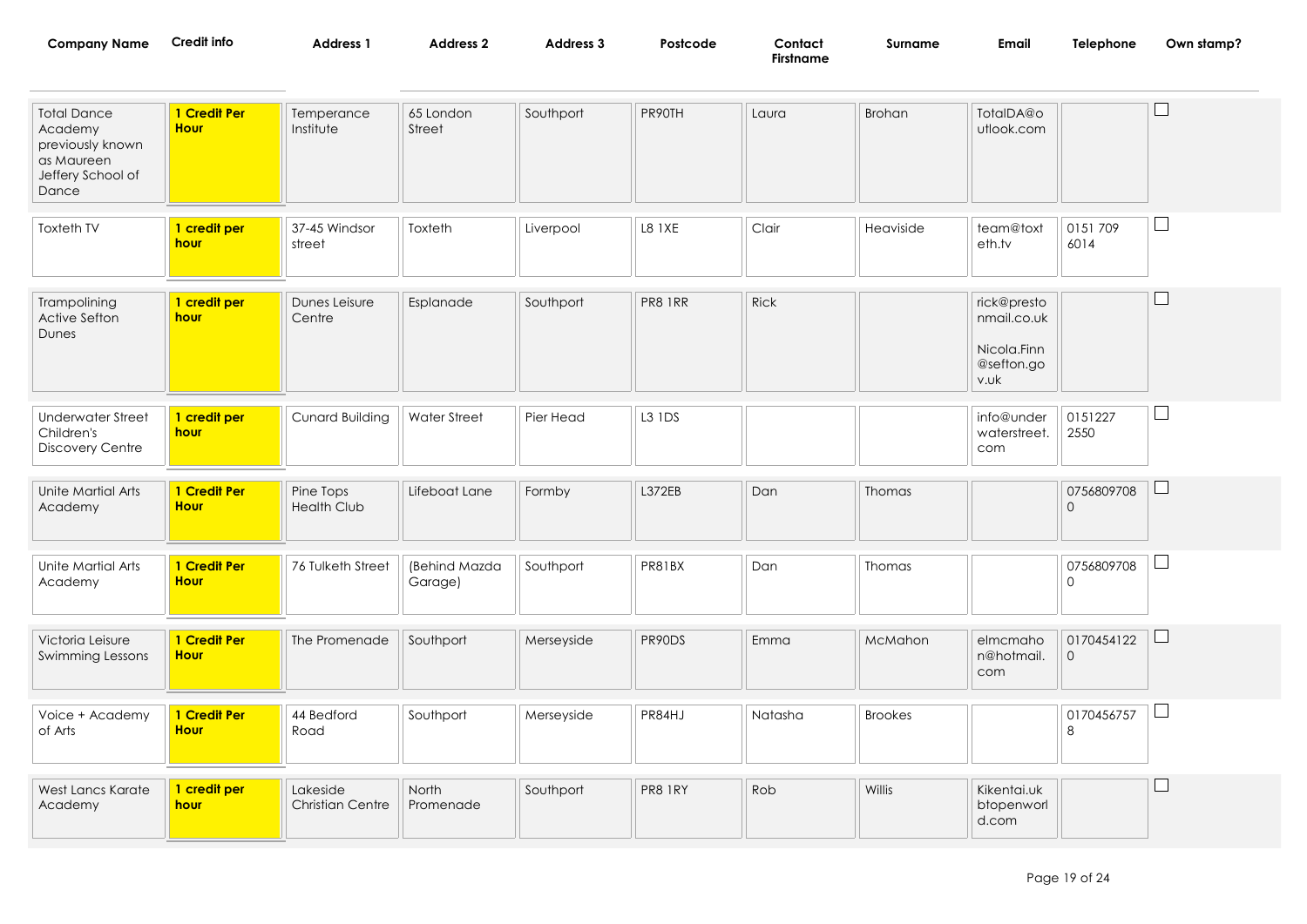| <b>Company Name</b>           | Credit info                        | <b>Address 1</b> | <b>Address 2</b> | <b>Address 3</b> | Postcode        | Contact<br><b>Firstname</b> | Surname | Emai                       | Telephone       | Own stamp? |
|-------------------------------|------------------------------------|------------------|------------------|------------------|-----------------|-----------------------------|---------|----------------------------|-----------------|------------|
| Williamson Art<br>Gallery and | <mark>l credit per </mark><br>hour | Slatey Road      | Merseyside       | Prenton          | <b>CH43 4UE</b> | JO                          | Mcguire | jomcguire@<br>wirral.gov.u | 0151652<br>4177 | ⊻          |

| <b>WWT Martin Mere</b><br><b>Wetland Centre</b> | 1 credit per vist  | Fish Lane             | Burscough     | Lancashire | <b>L40 OTA</b> | Chris   | Whitehead | chriswhiteh<br>ead@wwt.o<br>rg.uk | 0170489518      | ⊻ |
|-------------------------------------------------|--------------------|-----------------------|---------------|------------|----------------|---------|-----------|-----------------------------------|-----------------|---|
| YO! Sushi Liverpool<br><b>ONE</b>               | 1 credit per visit | 14 Paradise<br>Street | Liverpool ONE |            | L18JF          | Kaitlin | Moran     | Yo.liverpool<br>@yosushi.co<br>m  | 0151515<br>2241 |   |

Musuem

k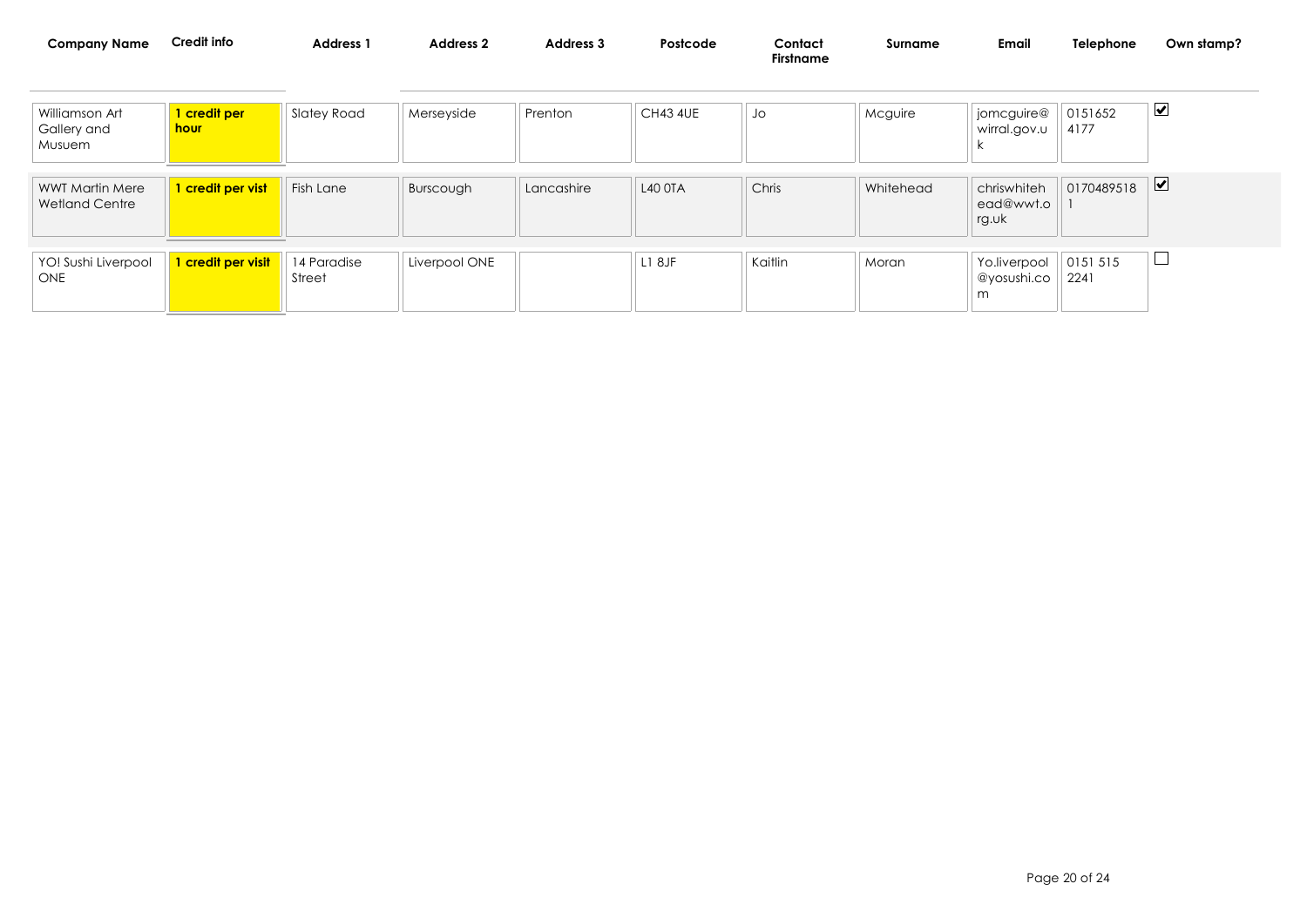| Company<br>Name : | ' into<br>∟rec | <b>Address</b> | <b>Address</b> | Address 1 | Postcode | Contac   | Surname | Emai | Telephonc | 'ywn stamp |
|-------------------|----------------|----------------|----------------|-----------|----------|----------|---------|------|-----------|------------|
|                   |                |                |                |           |          | irstnama |         |      |           |            |

| <b>West Lancs</b>                                                     |                                                                     |                                          |              |            |                |          |         |                                       |                 |                              |
|-----------------------------------------------------------------------|---------------------------------------------------------------------|------------------------------------------|--------------|------------|----------------|----------|---------|---------------------------------------|-----------------|------------------------------|
| 1st Green Lane<br>Rainbows                                            | <b>Maximum 3</b><br>credits per 1/2<br>term / 6 credits<br>nor torm | Green Lane<br>Girlguide<br>Headquarters  | Green Lane   | Ormskirk   | <b>L39 IND</b> | Caroline | Holder  |                                       |                 | $\overline{\mathbf{v}}$      |
| 1st Moorgate<br>Raibows, Brownies<br>& Guides                         | <b>Maximum 3</b><br>credits per 1/2<br>term / 6 credits<br>nor torm | Moorgate<br>Girlguide<br>Headquarters    | 21 Moorgate  | Ormskirk   | <b>L39 4RT</b> | Caroline | Holder  |                                       |                 |                              |
| 1st Ormskirk<br>Moorgate<br>Rainbows,<br><b>Brownies &amp; Guides</b> | <b>Maximum 3</b><br>credits per 1/2<br>term / 6 credits<br>per term | Moorgate<br>Girlguide<br>Headquarters    | 21 Moorgate  | Ormskirk   | <b>L39 IND</b> | Caroline | Holder  |                                       |                 | $\boxed{\blacktriangledown}$ |
| 1st Ormskirk Scout<br>Group                                           | <b>Maximum 3</b><br>credits per 1/2<br>term / 6 credits<br>nor torm | Wigan Road                               | Ormskirk     | Lancashire |                | Kate     | Parr    | m11kp@hot<br>mail.co.uk               |                 |                              |
| 3rd Ormskirk Green<br>Lane Brownies                                   | <b>Maximum 3</b><br>credits per 1/2<br>term / 6 credits<br>nor torm | Green Lane<br>Girlguide<br>Headquarters  | Green Lane   | Ormskirk   | <b>L39 IND</b> | Caroline | Holder  |                                       |                 | $\overline{\mathbf{v}}$      |
| 4th Aughton<br>Rainbow &<br>Brownie units                             | <b>Maximum 3</b><br>credits per 1/2<br>term / 6 credits<br>nor torm | Scout & Guide<br>Hq                      | Long Lane    | Aughton    | L39 5AS        | Alison   | Perry   | alison.perry<br>@live.co.uk           |                 |                              |
| 4th Ormskirk<br><b>Brownies &amp; Guides</b>                          | <b>Maximum 3</b><br>credits per 1/2<br>term / 6 credits<br>nor torm | Green Lane<br>Girguiding<br>Headquarters | Green Lane   | Ormskirk   | <b>L39 IND</b> | Caroline | Harding |                                       |                 | $\overline{\mathbf{v}}$      |
| 5th Ormskirk St<br>Anne's Rainbows,<br><b>Brownies &amp; Guides</b>   | <b>Maximum 3</b><br>credits per 1/2<br>term / 6 credits<br>nor torm | St Anne's<br>Community<br>Centre         | Prescot Road | Ormskirk   | L39 4TG        | Caroline | Holder  |                                       |                 | $\overline{\mathbf{v}}$      |
| All Stars Badminton                                                   | 1 credit per<br>hour                                                | St Helens Road                           | Ormskirk     | Lancashire | L39 4QP        | Debbie   | Rigby   | coach@alls<br>tarsbadmint<br>on.co.uk | 07732823<br>620 | □                            |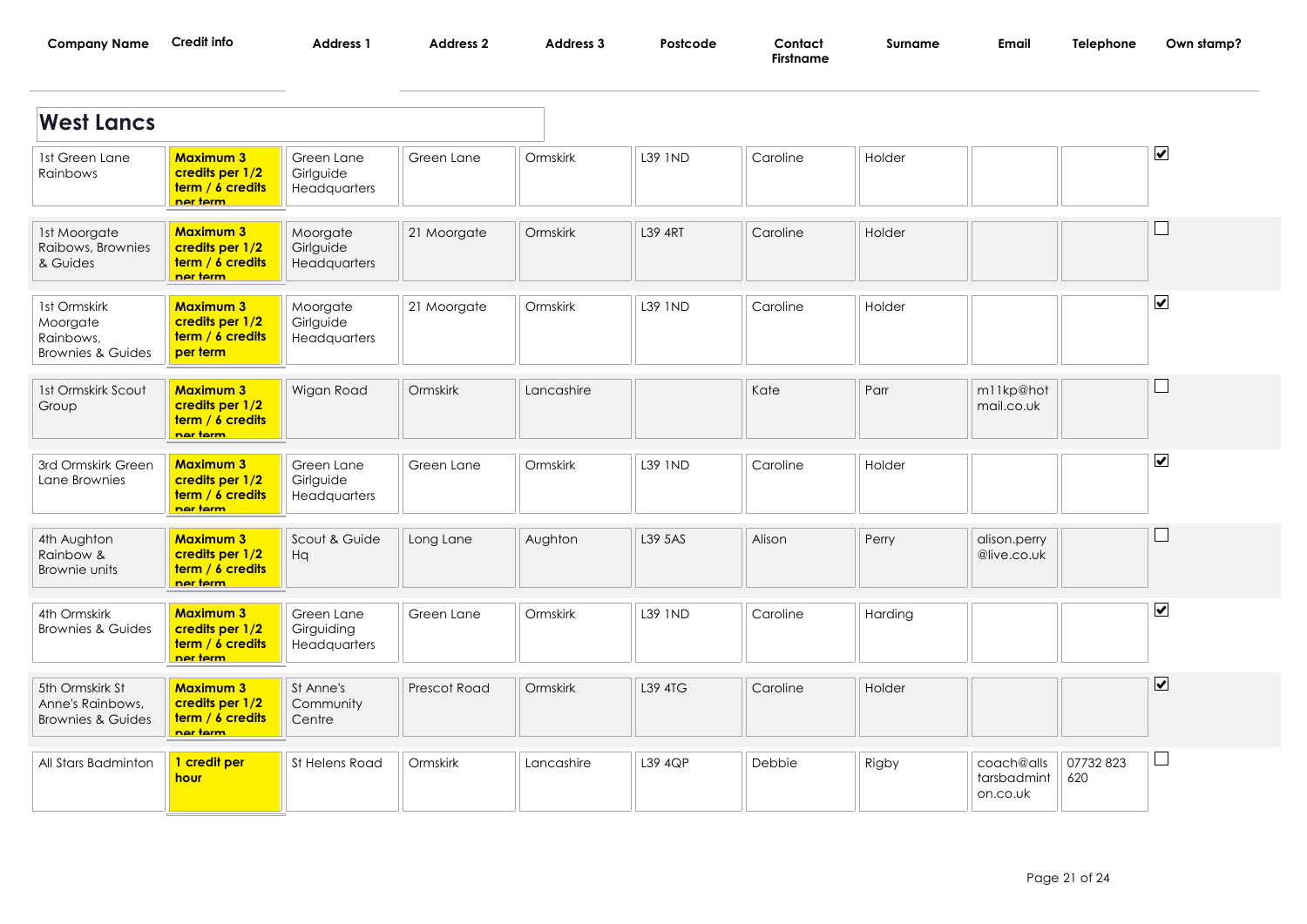| <b>Company Name</b>                             | <b>Credit info</b>           | <b>Address 1</b>                                                                                                            | <b>Address 2</b>     | Address 3  | Postcode | Contact<br><b>Firstname</b> | Surname   | <b>Email</b>                              | Telephone                    | Own stamp?               |
|-------------------------------------------------|------------------------------|-----------------------------------------------------------------------------------------------------------------------------|----------------------|------------|----------|-----------------------------|-----------|-------------------------------------------|------------------------------|--------------------------|
| <b>Base-Dance Ltd</b>                           | 1 credit per<br>hour         | Unit 11<br>Malthouse<br><b>Business park</b><br>(access via<br>Green lane or<br>Southport Road<br>(Ormskirk town<br>centre) | 48 southport<br>road | Ormskirk   | L39 1QR  | Chris / Claire              | Llyod     | info@base-<br>dance.com                   | 0795834685<br>$\overline{4}$ | $\sqcup$                 |
| <b>Burscough Leisure</b><br>Centre              | 1 credit per<br>hour         | Burscough<br>fitness &<br>Racquets<br>Leisure Centre                                                                        | <b>Bobby Langton</b> | Burscough  | L40 OSD  | John                        | Gibson    | infoburscou<br>gh@leisure.s<br>erco.com   | 01704<br>895266              | $\Box$                   |
| Hamilton School of<br>Dance & Drama             | 1 credit per<br>hour         | St Michaels<br>Church hall                                                                                                  | Aughton              | Lancashire | L39 6SB  | Anneliese<br>Hamilton       | Stevens   | anneliese.h<br>amilton@sk<br>y.com        | 0786311499<br>3              | $\Box$                   |
| Helen O' Grady<br>Drama Academy -<br>Warrington | 1 credit per<br>session      | Various venues;<br>pleasee see<br>the website                                                                               |                      |            |          |                             |           |                                           |                              |                          |
| Helen O'Grady<br>Drama Academy -<br>Ormskirk    | 1 credit per<br>hour         | Emmanuel<br>Church                                                                                                          | Derby Street         | Ormskirk   | L39 2DE  | Racheal                     | Powell    | sefton@hel<br>enogrady.c<br>o.uk          | 0151 703<br>6717             | ⊔                        |
| Kumon - Education<br>Ormskirk                   | 1 credit per<br>hour         | Edge hill<br>university                                                                                                     | St helen's Road      | Ormskirk   | L39 4QP  | Gareth                      | Lougher   | edgehillspo<br>rt@edgehill.<br>ac.uk      | 01695 584<br>745             | $\overline{\phantom{a}}$ |
| Kumon - Ormskirk                                | 1 credit per<br>hour         | Ormskirk Parish<br>Church                                                                                                   | Park Road            | Ormskirk   | L39 3RD  | Carl                        | Thompson  | ormskirk@ku<br>moncentre.<br>co.uk        | 01704823<br>669              | $\Box$                   |
| Ormskirk Library                                | <b>Please see</b><br>website | Burscough<br>Street                                                                                                         | Ormskirk             | Lancashire | L39 2EN  | Lauren                      | Fairhurst | Ormskirk.lib<br>ary@lancas<br>hire.gov.uk |                              |                          |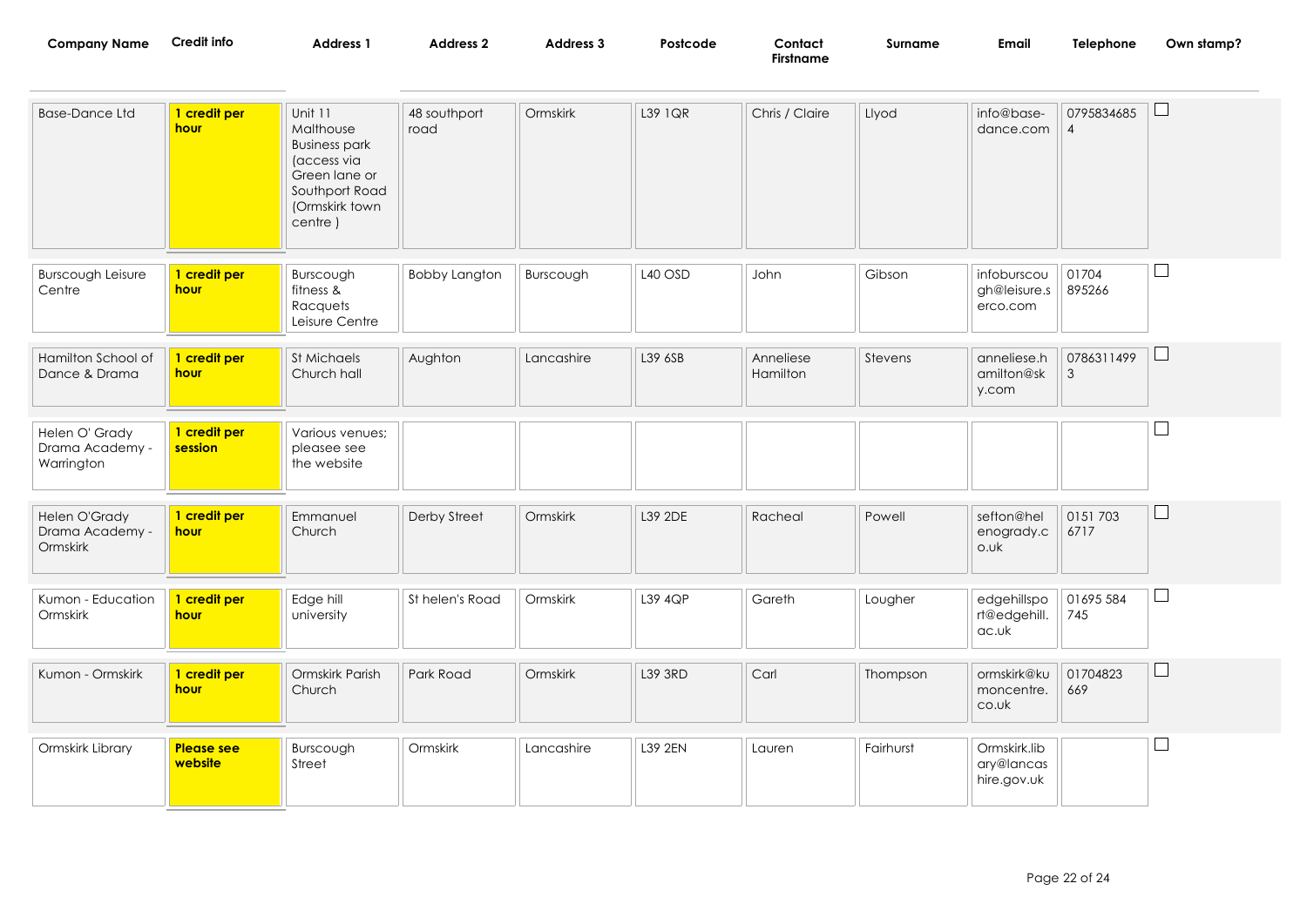| <b>Company Name</b> | redit infoـ | <b>Address</b> | Address | ت Address | Postcode | Contact          | Surname | Emai | Telephone<br>the contract of the contract of the contract of | Own stamp? |
|---------------------|-------------|----------------|---------|-----------|----------|------------------|---------|------|--------------------------------------------------------------|------------|
|                     |             |                |         |           |          | <b>Firstname</b> |         |      |                                                              |            |

| Ormskirk Tennis<br>Club                                   | 1 credit per<br>hour         | County Road<br>Ormskirk                                    | Lancashire         |                    | L39 3LU | Rob     | Owens     | Rowen@ten<br>nispartnersh<br>ip.com      | 01695<br>573459 /079<br>16139342 |              |
|-----------------------------------------------------------|------------------------------|------------------------------------------------------------|--------------------|--------------------|---------|---------|-----------|------------------------------------------|----------------------------------|--------------|
| Parbold Library                                           | <b>Please see</b><br>website | The Common                                                 | Parboid            | Lancashire         | WN87EA  |         |           | parbold.lib<br>ary@lancas<br>hire.gov.uk |                                  |              |
| Sefton TAGB<br>Taekwondo - Edge<br><b>Hill University</b> | 1 credit per<br><b>hour</b>  | Edge Hill<br>University -<br>Sporting Edge<br>Sport Centre | St Helen's Road    | Ormskirk           | L39 4QP | Warren  | Vice      |                                          | 0782538064<br>2                  |              |
| Skelmersdale Libray                                       | <b>Please see</b><br>website | Southway                                                   | Skelmersdale       | Lancashire         | WN8 6NL | Andrea  | Brown     | 'andrea.bro<br>wn@lancas<br>hire.gov.uk' |                                  |              |
| Stagecoach<br>Theatre Arts -<br>Ormskirk                  | 1 credit per<br>hour         | 5 Bebies Road,<br>Ormskirk                                 | Lancashire         |                    | L394SY  | Deborah | Fletcher  | www.stage<br>coach.co.u<br>k/ormskirk    | 07852<br>569203                  | $\mathsf{L}$ |
| Town Green Ju-<br>Jitsu Club                              | 1 1/2 credits<br>per week    | W.I Hut                                                    | Town Green<br>Lane | West Lancashire    | L39 6SE | Gaynor  | Pickering | gaynorpick<br>ering@hotm<br>ail.com      | 0780585053<br>1/01695<br>577697  |              |
| West Lancs Karate<br>Academy                              | 1 credit per<br>hour         | Lakeside<br><b>Christian Centre</b>                        | Fairways           | North<br>Promenade | PR8 1RY | Rob     | Willis    | kikentai.uk<br>@btopenw<br>orld.com      | 01704 507<br>090                 | $\Box$       |
| West Lancs<br>Performing Arts                             | 1 credit per<br><b>hour</b>  | Edge Hill<br>University Rose<br><b>Theatre</b>             | St Helen's Road    | Ormskirk           | L39 4QP | Sharn   | Alexandra | wlpasharn<br>@googlem<br>ail.com         | 07870 675<br>872                 |              |
| <b>WWT Martin Mere</b><br><b>Wetland Centre</b>           | 1 credit per<br>hour         | Fish Lane                                                  | Burscough          | Lancashire         | L40 OTA | Chris   | Whitehead | chriswhiteh<br>ead@wwt.o<br>rg.uk        | 0170489518                       |              |